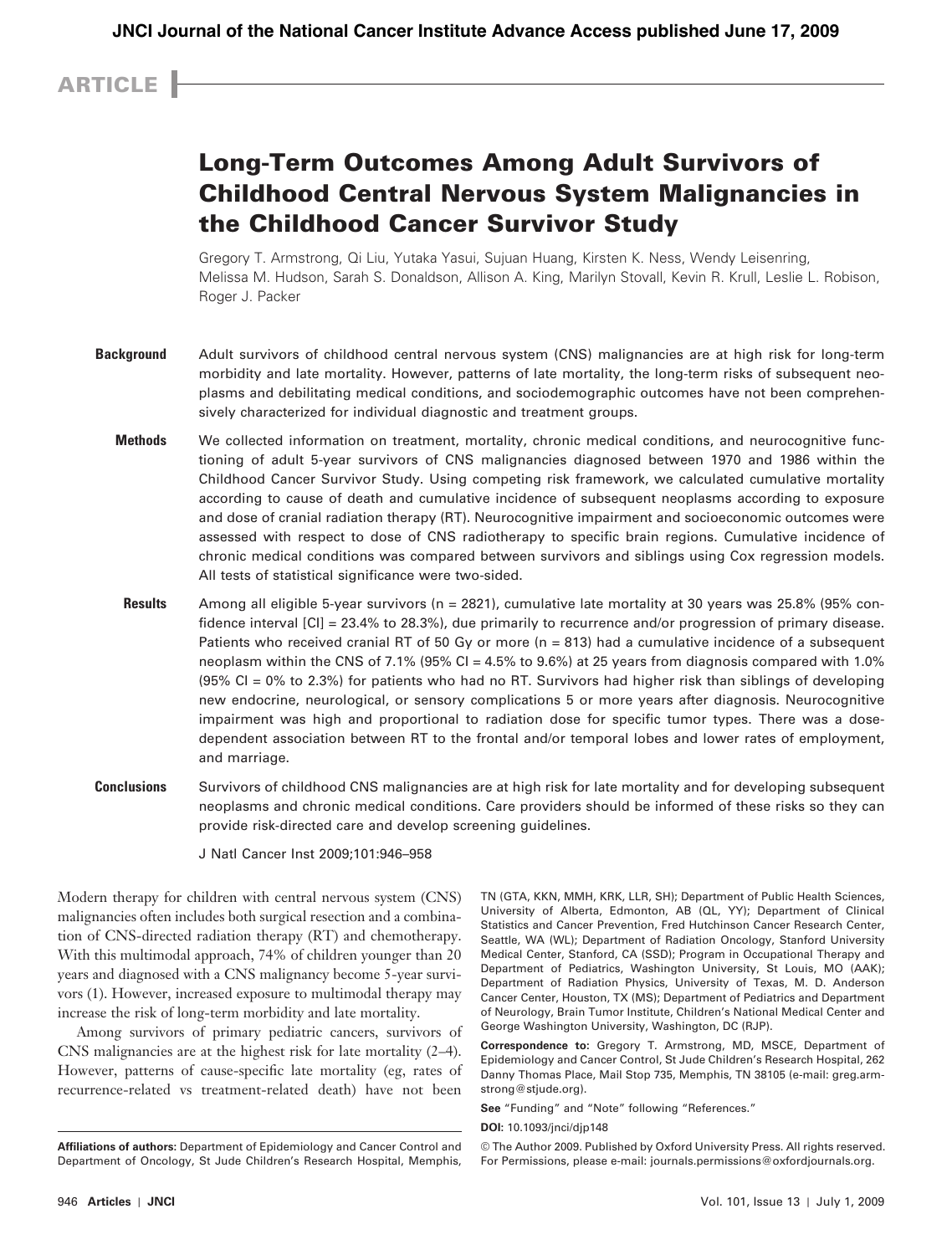detailed within individual CNS diagnostic groups. Furthermore, survivors of CNS malignancies are at risk for developing subsequent neoplasms and debilitating chronic medical conditions ( 5–15 ), but the incidence of and risk factors for these conditions in the second, third, and fourth decades of survival are not well documented. Finally, long-term survivors of CNS cancer are at high risk for neurocognitive impairment, which may adversely impact sociodemographic outcomes (16,17).

Using the unique resource of the Childhood Cancer Survivor Study (CCSS), we have comprehensively assessed the long-term survivorship experience of 1887 adult survivors of childhood CNS tumors who were diagnosed and treated between 1970 and 1986. Previous reports from the CCSS have presented limited results for CNS survivors in this retrospective cohort  $(5, 13-15, 18-20)$ . This study is intended to analyze these individuals in greater depth and is based on updated data on long-term outcomes. The results of this analysis may provide a benchmark for assessment of patients in future treatment eras.

## Methods

### **The CCSS**

The CCSS is a retrospective cohort of children and adolescents treated for cancer at 26 collaborating institutions in the United States and Canada (Supplementary Appendix, available online). Eligibility criteria included diagnosis of childhood cancer before age 21 years, initial treatment between January 1, 1970, and December 31, 1986, and survival for at least 5 years after diagnosis. The cohort and study design have been previously described (21). Respective institutional review boards of participating centers reviewed and approved the CCSS protocol.

Beginning in 1994, participants completed a self-administered baseline questionnaire or telephone interview providing demographic and health-related outcomes information. Parents completed the baseline questionnaire for participants younger than 18 years, and for participants older than 18 years who were unable to complete the questionnaire themselves. Rates of parental completion for living adult (ie, >18 years of age) CNS tumor survivors (3.7%) were similar to rates for survivors of other pediatric cancers (3.1%). Subsequent update questionnaires and interviews were administered every 2-3 years (all study surveys are available at www.stjude.org/ccss). Treatment information (on surgical procedures, chemotherapy, and RT) was abstracted from medical records using a structured protocol. Records from radiation oncology departments were centrally reviewed to quantify radiation exposure to the frontal, temporal, and occipital lobes of the brain and posterior fossa with maximum radiation dose estimated for each region (14) based on measurements in a tissueequivalent phantom and a three-dimensional computer model of the patient. The dosimetry method has been previously described  $(22)$ .

### **Study Population**

Of the 20 691 participants eligible for the CCSS cohort, 2888 (14.0%) were survivors of CNS malignancies. International Classification of Diseases for Oncology-2 codes used to classify members of the cohort are listed in Supplementary Table 1(avail-

## CONTEXT AND CAVEATS

#### **Prior knowledge**

The long-term health of those treated as children for malignancies of the central nervous system (CNS) had been incompletely characterized.

#### **Study design**

Retrospective cohort study relying on a questionnaire, medical records, and the National Death Index for information. Siblings were selected randomly to serve as control subjects where appropriate. Cumulative mortality and incidence of subsequent neoplasms were analyzed using competing risk models.

#### **Contribution**

This study provided a comprehensive assessment of the long-term risks of mortality, subsequent medical complications, and neurocognitive impairment in survivors of pediatric malignancies of the CNS, and how radioactive treatment was associated with these risks.

#### **Implications**

Due to high risks of mortality, subsequent cancers, and other medical conditions, survivors of CNS malignancies will need specialized care and screening.

#### **Limitations**

Treatment of pediatric cancers has changed considerably since the time when the patients in this cohort were treated; the results of this analysis may not be applicable to future survivors.

From the Editors

able online) (23). Of the survivors of CNS malignancies, 491 (17.0%) could not be located, 511 (17.7%) declined participation, and 9 (0.3%) could not participate because of language barriers, leaving 1877 participants in the study. For this analysis, participants and nonparticipants were similar in terms of sex, cancer diagnosis, and age at diagnosis  $(21,24)$ . Late mortality was assessed in 2821 of the 2888 eligible survivors of CNS malignancy rather than in only the 1877 participants because study participation was not required. Vital status was ascertained by the US National Death Index (NDI) and, for Canadian survivors, by CCSS surveys (except for 67 Canadian survivors who did not participate in the CCSS surveys). Subsequent neoplasms and chronic medical conditions were assessed in the 1877 participants who completed the baseline questionnaire. Sociodemographic factors and health status were studied in 1033 and 1001 participants, respectively, who were older than 25 years at the time of the second follow-up study of the cohort. The CCSS – Neurocognitive Questionnaire (CCSS-NCQ), a reliable and valid measure of neurocognitive functioning in adult survivors of pediatric cancer  $(25)$ , was completed by 802 participants.

Siblings of CCSS participants were selected, by simple random sampling of survivors with at least one sibling, to participate in a comparison population that was neither diagnosed nor treated for cancer. If a participant had multiple siblings, the sibling closest in age to the participant was recruited. Of 4782 siblings selected, 3899 (81.5%) participated in the CCSS. Four hundred and ninety-six of 1877 CNS patients had a sibling control.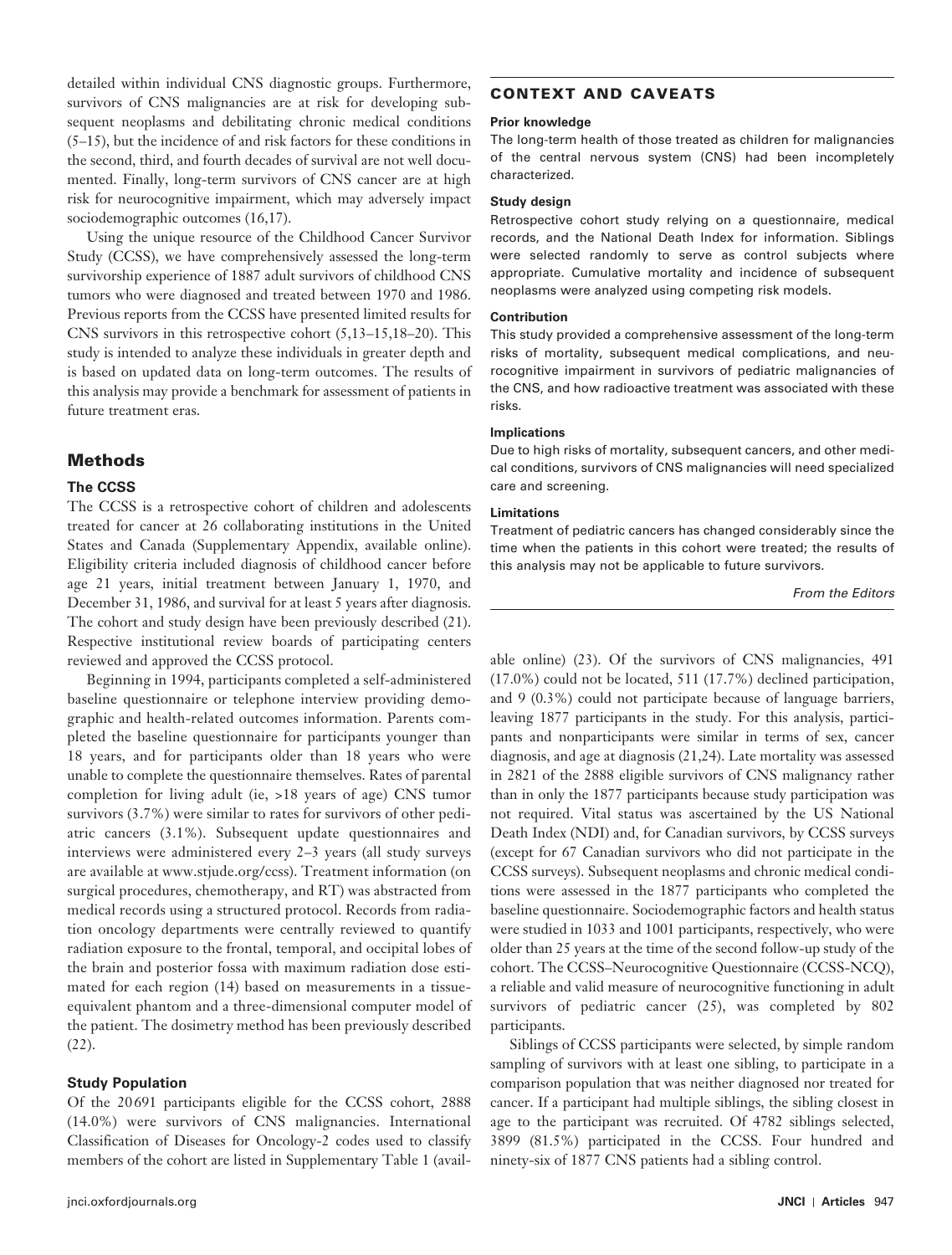| Table 1. Demographics of survivors of central nervous system malignancies and their siblings* |  |  |  |  |
|-----------------------------------------------------------------------------------------------|--|--|--|--|
|                                                                                               |  |  |  |  |

| <b>Characteristic</b>                 | CNS survivors, No. (%) (n = 1877) | Siblings, No. (%) (n = 3899) | P      |
|---------------------------------------|-----------------------------------|------------------------------|--------|
| Sex of patient                        |                                   |                              | < .001 |
| Male                                  | 1034 (55.1)                       | 1875 (48.1)                  |        |
| Female                                | 843 (44.9)                        | 2024 (51.9)                  |        |
| Age at baseline questionnaire, y      |                                   |                              | < .001 |
| $0 - 14$                              | 252 (13.4)                        | 431 (11.1)                   |        |
| $15 - 19$                             | 374 (19.9)                        | 655 (16.8)                   |        |
| $20 - 24$                             | 442 (23.5)                        | 673 (17.3)                   |        |
| $25 - 29$                             | 404 (21.5)                        | 708 (18.2)                   |        |
| $30 - 34$                             | 275 (14.7)                        | 655 (16.8)                   |        |
| $\geq$ 35                             | 130 (6.9)                         | 777 (19.9)                   |        |
| Race/ethnicity                        |                                   |                              | < .001 |
| White, non-Hispanic                   | 1611 (86.1)                       | 3414 (90.7)                  |        |
| Black, non-Hispanic                   | 76 (4.1)                          | 103 (2.7)                    |        |
| Hispanic/Latino                       | 68 (3.6)                          | 138 (3.7)                    |        |
| Other                                 | 116(6.2)                          | 107(2.8)                     |        |
| CNS type                              |                                   |                              |        |
| Astrocytoma/glial tumor               | 1233 (65.7)                       |                              |        |
| Medulloblastoma/PNET                  | 395 (21.0)                        |                              |        |
| Ependymoma                            | 148 (7.9)                         |                              |        |
| Other CNS tumors                      | 101(5.4)                          |                              |        |
| Age at diagnosis, y                   |                                   |                              |        |
| $0 - 3$                               | 500 (26.6)                        |                              |        |
| $4 - 9$                               | 699 (37.2)                        |                              |        |
| $10 - 14$                             | 462 (24.6)                        |                              |        |
| $15 - 20$                             | 216 (11.5)                        |                              |        |
| Treatment <sup>+</sup>                |                                   |                              |        |
| Surgery only                          | 431 (26.0)                        |                              |        |
| Surgery + RT                          | 689 (41.6)                        |                              |        |
| Surgery + RT + chemo                  | 447 (27.0)                        |                              |        |
| Other                                 | 88 (5.3)                          |                              |        |
| Cranial RT dose                       |                                   |                              |        |
| None                                  | 483 (30.8)                        |                              |        |
| $>0$ to $<$ 50 Gy                     | 272 (17.3)                        |                              |        |
| ≥50 Gy                                | 813 (51.8)                        |                              |        |
| RT location##                         |                                   |                              |        |
| Cranial + spinal RT                   | 410 (26.2)                        |                              |        |
| Cranial RT, no spinal RT              | 674 (43.0)                        |                              |        |
| No cranial or spinal RT               | 483 (30.8)                        |                              |        |
| Combined modality treatment‡          |                                   |                              |        |
| Surgery only                          | 431 (29.0)                        |                              |        |
| Surgery + CRT > 0 to <50 Gy, no chemo | 170 (11.5)                        |                              |        |
| Surgery + CRT ≥50 Gy, no chemo        | 466 (31.4)                        |                              |        |
| Surgery + CRT > 0 to <50 Gy + chemo   | 93 (6.3)                          |                              |        |
| Surgery + CRT $\geq$ 50 Gy + chemo    | 324 (21.8)                        |                              |        |

\* PNET = primitive neuroectodermal tumor; RT = radiotherapy; CRT = cranial radiotherapy; chemo = chemotherapy; CNS = central nervous system.

† Percentages based on available data.

‡ Spinal irradiation does not include patients who received total body irradiation.

### **Statistical Analysis**

Descriptive data on demographic (sex of patient, age at baseline questionnaire, race, ethnicity, CNS subtype, and age at diagnosis) and treatment characteristics (surgery, radiation, and chemotherapy treatment, cranial RT dose, RT region, and combined modality treatment) were summarized for the 1877 survivors and, where appropriate, compared with those of the 3899 randomly selected siblings. Age- and sex-adjusted comparisons were also made between survivors and siblings for educational attainment, employment, income, marital status, and health status, using generalized estimating equations to account for potential within-family correlation (26).

To assess late mortality, person-years at risk were computed from the time of cohort entry to date of death or censoring. US participants were censored on December 31, 2002, the cutoff date of the most recent NDI search; Canadian survivors were censored on either December 31, 2002, or the date of last survey. Cumulative curves were compared using the method proposed by Gray (27). Groups that were compared with respect to cumulative mortality were divided according to sex or CNS subtypes (astrocytoma and glial tumors, ependymoma, or medulloblastoma and primitive neuroectodermal tumors).

Methods used in this study for calculating standardized mortality ratios (SMRs) and exact 95% confidence intervals (CIs) have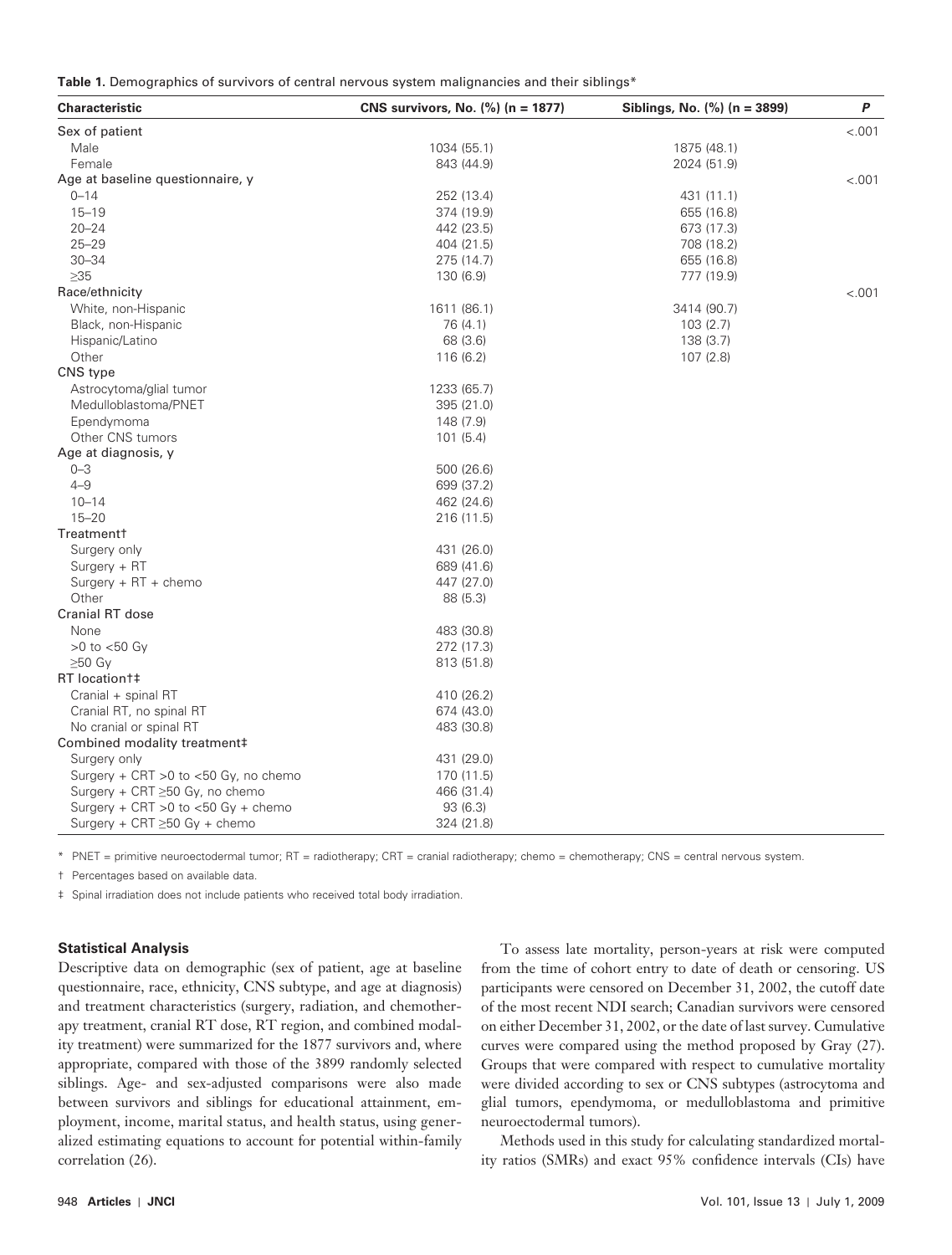been reported previously  $(2,20)$ . The covariates used in the mortality analysis were sex; age at diagnosis  $(0-3, 4-9, 10-14, 15-20)$ years old); calendar year of diagnosis (1970–1973, 1974–1977, 1978–1981, and 1982–1986); years since diagnosis (5–9, 10–14, 15-19, 20-24, 25-29, and 30-34 years); CNS subtypes (astrocytoma and glial tumors, ependymoma, and medulloblastoma and primitive neuroectodermal tumors); treatment modality (surgery alone, surgery and RT, and surgery and RT with chemotherapy); cranial RT dose (no exposure,  $\lt 50$  Gy, and  $\ge 50$  Gy); RT region (cranial RT and no spinal RT, cranial RT and spinal RT, and neither cranial RT nor spinal RT); and treatment modality and cranial RT dose (surgery alone, surgery and cranial RT <50 Gy and no chemotherapy, surgery and cranial  $RT \geq 50$  Gy and no chemotherapy, surgery and cranial RT <50 Gy and chemotherapy, or surgery and cranial  $RT \geq 50$  Gy and chemotherapy) with doses more than 50 Gy representing high-dose RT exposure.

To assess the occurrence of subsequent neoplasms among survivors, cumulative incidence was estimated using death as a competing risk (28). Subsequent neoplasms occurring before cohort entry were included as prevalent cases at cohort entry. The cumulative incidence of subsequent neoplasms was compared according to the dose of cranial RT (no exposure,  $\lt 50$  Gy, and  $\ge 50$  Gy). Standardized incidence ratios (SIRs) for the occurrence of subsequent malignant neoplasms and specific types of subsequent malignant neoplasms were calculated using the US Surveillance, Epidemiology, and End Results cancer incidences as reference rates (29).

The occurrence and severity of chronic medical conditions were determined as described previously (13). We used log-binomial regression to estimate a prevalence ratio for each chronic condition, comparing CNS survivors and CCSS siblings, adjusting for age at enrollment (5–9, 10–14,  $\geq$ 15 years), sex, and race/ethnic group (white vs nonwhite) (30). Modifications of a log-binomial model with generalized estimating equations were used to account for potential within-family correlation (31). The incidence of new chronic medical conditions after cohort entry (beyond 5 years of diagnosis) was assessed by Cox regression to estimate hazard ratios (HRs) comparing CNS survivors and CCSS siblings, adjusting for age at enrollment, sex, and race/ethnic group. The proportionality assumption of hazard functions was assessed graphically. Withinfamily correlations were accounted for by using sandwich SE estimates (32).

The proportion of survivors who scored below the corresponding 10th percentile of the sibling comparison group was calculated for each of the four subscales of the CCSS-NCQ. These were calculated with 95% confidence intervals according to cranial RT dose and CNS subtype. Confidence intervals for proportions were calculated with exact methods (33). Age- and sexadjusted proportions were calculated and compared between the survivors and the siblings with respect to college graduation, employment, marriage, annual household income greater than \$20 000, health insurance, and health status outcomes in logbinomial models (34). Among survivors, the impacts of cranial RT dose and RT region on these outcomes were evaluated in logbinomial models using the copy method and adjusted for sex, age at diagnosis, and the maximum radiation dose to any of the other three segments  $(35)$ .

In all analyses, treatment exposures within the first 5 years of the original CNS cancer diagnosis were considered. Statistical analyses were performed using SAS Version 9.1 (SAS Institute, Inc, Cary, NC) and R 2.5.1, and all statistical inferences were based on two-sided tests.

## **Results**

## **Characteristics of Participants Who Completed the Baseline Questionnaire**

The median age at diagnosis of the 1877 participants who completed the baseline questionnaire was  $7.5$  years (range  $0-20$  years, Table 1); 1034 (55%) were male. Astrocytoma and glial tumors were the most common primary tumors. Most patients underwent surgery followed by RT ( $n = 689$  [41.6%]) or RT and chemotherapy (n =  $447$  [27%]);  $431$  (26%) underwent surgery alone. Among the 1569 patients who received RT, 813 (51.8%) were exposed to cranial RT of 50 Gy or more to at least one brain region and (36.8%) received spinal RT.

### **Overall and Cause-Specific Mortality**

For the 2821 five-year survivors in whom late mortality was assessed, there were 43 369 person-years of follow-up and 546 deaths (13.8%). Cumulative all-cause mortality rates were 13.5%, 17.1%, 21.5%, and 25.8% at 15, 20, 25, and 30 years, respectively (Figure 1, A); males had greater risk of death than females (28.1% vs 23.1% at 30 years; *P* < .001). All-cause mortality at 30 years was higher in 5-year survivors of ependymoma (29.5%) and medulloblastoma (29.0%) than in 5-year survivors of astrocytoma and glial tumors  $(23.9\%; P < .001$  for both comparisons)  $(Figure 1, B)$ .

Compared with the US population, risk of death increased 13-fold for survivors of CNS malignancies (SMR = 12.9, 95% CI = 11.8 to 14.0); survivors of medulloblastoma and primitive neuroectodermal tumors were at highest risk (SMR = 17.4, 95%  $CI = 14.6$  to 20.6) (Table 2). Recurrence and/or progression of primary disease was the most common cause of death (61%), followed by medical causes of death (21%) that included death attributable to subsequent neoplasms (9%), cardiac disease (3%), and pulmonary disease  $(3\%)$ . Cumulative cause-specific mortality at 30 years (Figure 1, C) was highest for primary cancer progression or recurrence (14%), followed by subsequent malignant neoplasm (2.8%), pulmonary disease (1.0%), and cardiac disease (0.4%). Annual death rates were highest for recurrence or progression of primary malignancy in the 5 – 30 years after diagnosis, after which death rates due to subsequent malignant neoplasms exceeded those for recurrence or progression (data not shown). Although this pattern of late recurrence or progression is expected for survivors with gliomas, even for survivors of ependymoma and medulloblastoma, the death rate from second malignant neoplasms did not exceed the rate of death due to recurrence until >20 years from diagnosis . Cumulative mortality due to recurrence was higher in males than in females (15.6% vs 12.1% at 30 years,  $P = .05$ ) (Figure 1, D). Mortality from nonrecurrent, nonprogressive disease increased 25-30 years after diagnosis with statistically significantly increased risks of death due to subsequent malignant neoplasms (SMR = 13.9, 95% CI = 10.4 to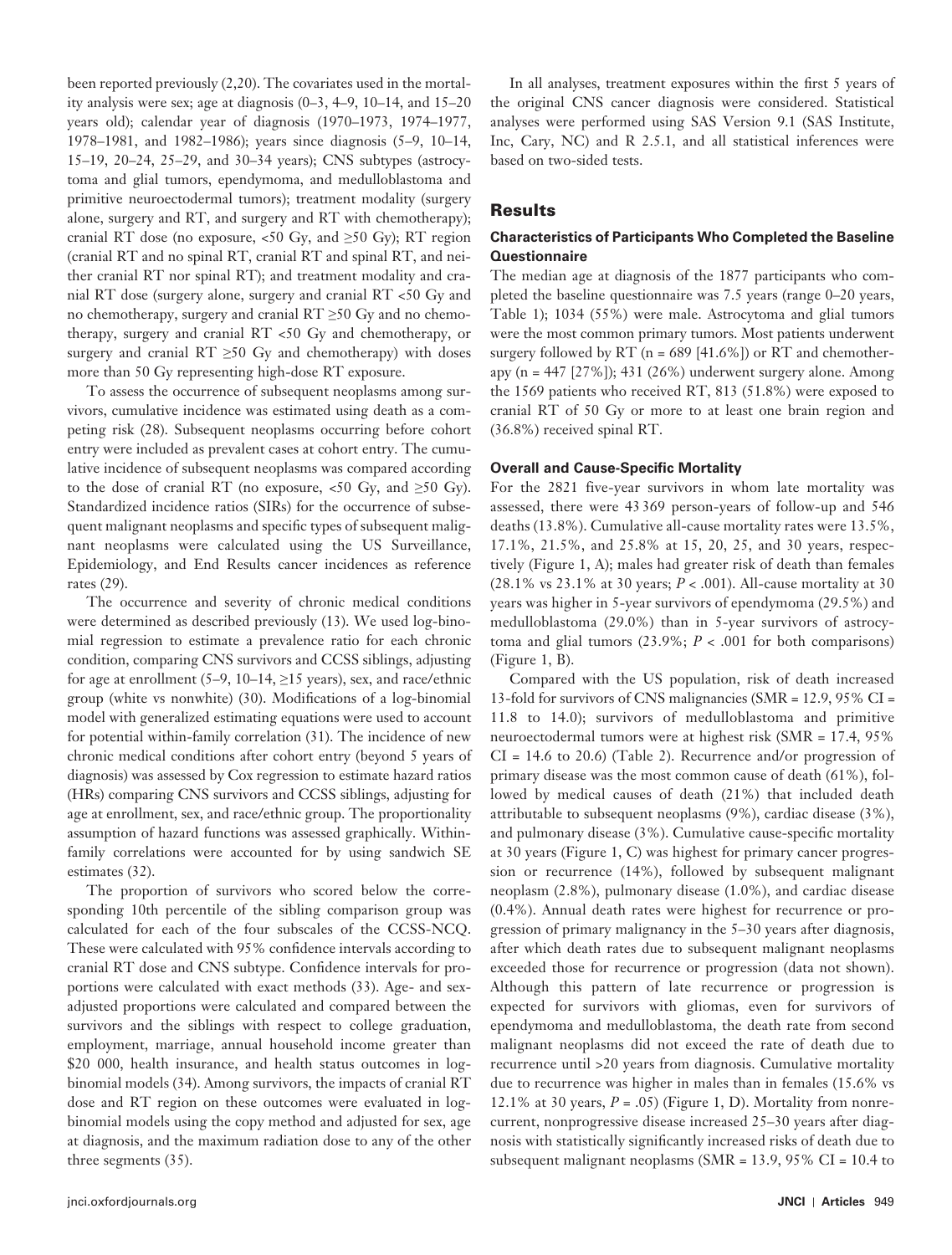

Figure 1. Mortality experience of 5-year survivors of childhood central nervous system (CNS) malignancies. A) All-cause and sex-specific mortality among 5-year survivors of CNS malignancies compared with the age-adjusted US population. **B**) All-cause mortality by primary diagnosis. **C**) Cumulative cause-specific mortality. **D**) Cumulative mortality attributable to recurrence by sex. PNET = primitive neuroectodermal tumor, SMN = second malignant neoplasm.

18.3), cardiac disease (SMR = 4.2, 95% CI = 2.0 to 7.7), pulmonary disease (SMR = 17.1, 95% CI = 9.8 to 27.8), and deaths due to other causes (SMR = 3.9, 95% CI = 2.7 to 5.4).

#### **Subsequent Neoplasms**

The 1877 survivors evaluated for the occurrence of subsequent neoplasms accrued more than 27 550 person-years from time of entry into the CCSS cohort, with a median follow-up of 19.6 years (range  $= 5.1 - 34.6$  years) from initial CNS cancer diagnosis. There were 255 confirmed subsequent neoplasms in 151 patients who had achieved 5-year survival status (Table 3). The cumula-

tive incidence for all subsequent neoplasms in the cohort (Figure 2, A) was  $10.7\%$  (95% CI = 8.8% to 12.6%) at 25 years from diagnosis. Cumulative incidences for nonmelanoma skin cancer, benign meningiomas, and all other subsequent neoplasms (excluding nonmelanoma skin cancer and benign meningioma) were 2.9% (95% CI = 1.8 to 4.0), 3.3% (95% CI = 2.2 to 4.5), and 4.5% (95% CI = 3.3 to 5.7), respectively. Incidence of meningiomas increased sharply with continued follow-up (Figure 2, B), even among patients with no previous diagnosis of meningioma at 25 years (incidence was 3.5% at 30 years, 95% CI = 0.9 to 6.1). Maximum cranial RT dose received was associated with the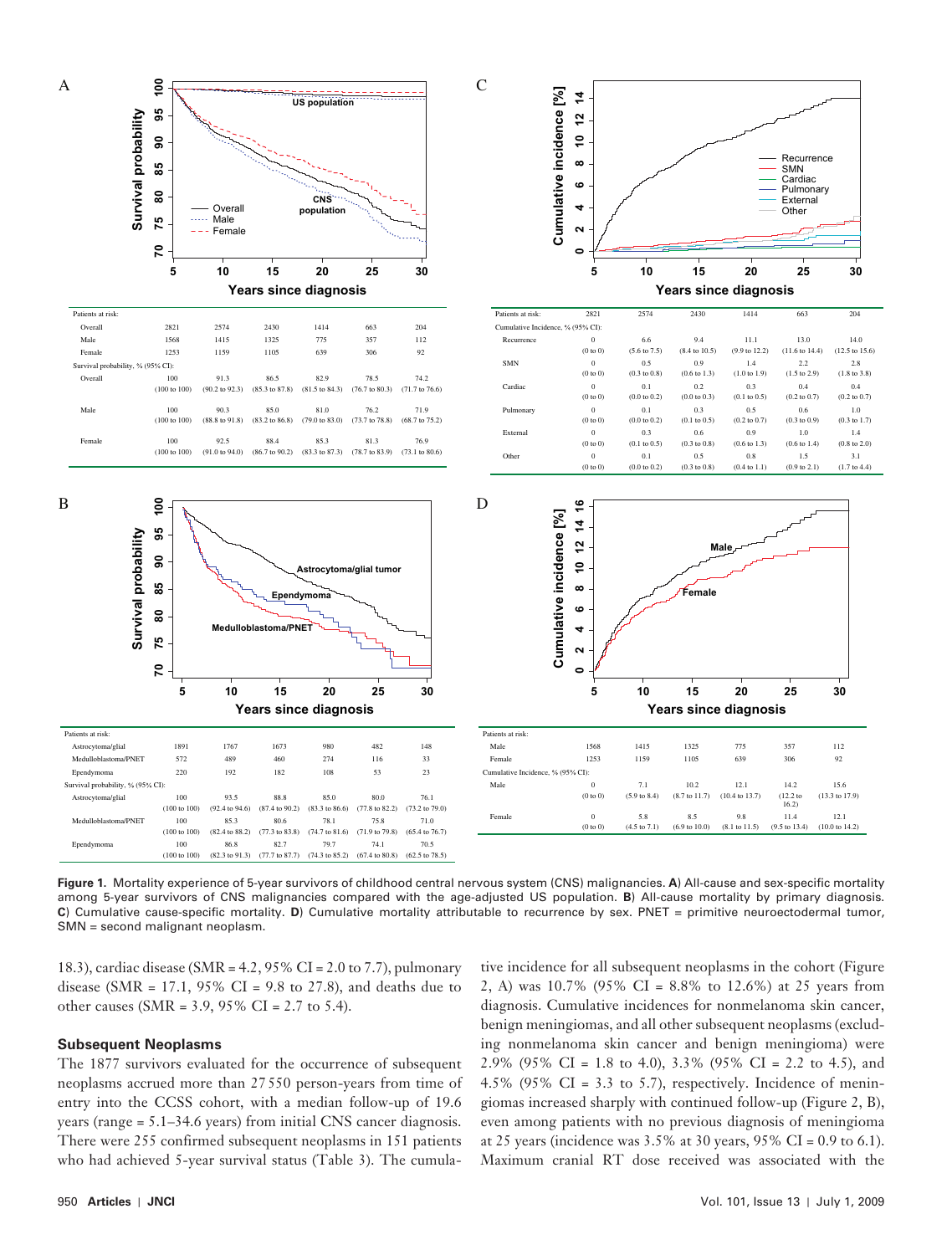|  | Table 2. Number of deaths and standardized mortality ratios among 5-year survivors of central nervous system tumors* |
|--|----------------------------------------------------------------------------------------------------------------------|
|--|----------------------------------------------------------------------------------------------------------------------|

| <b>Variables</b>              | <b>Analyzed cohort</b> | Alivet         | <b>Deadt</b> | SMR‡ (95% CI)       | P§     |
|-------------------------------|------------------------|----------------|--------------|---------------------|--------|
| Total no. of patients         | 2821                   | 2275           | 546          | 12.9 (11.8 to 14.0) |        |
| Sex                           |                        |                |              |                     | < .001 |
| Male                          | 1568                   | 1230           | 338          | 10.6 (9.5 to 11.8)  |        |
| Female                        | 1253                   | 1045           | 208          | 19.6 (17.0 to 22.5) |        |
| Age of diagnosis, y           |                        |                |              |                     | < .001 |
| $0 - 3$                       | 758                    | 595            | 163          | 17.2 (14.7 to 20.1) |        |
| $4 - 9$                       | 1052                   | 873            | 179          | 15.0 (12.8 to 17.3) |        |
| $10 - 14$                     | 672                    | 544            | 128          | 9.7 (8.1 to 11.6)   |        |
| $15 - 20$                     | 339                    | 263            | 76           | 9.7 (7.6 to 12.1)   |        |
| Year of diagnosis             |                        |                |              |                     | .003   |
| 1970-1973                     | 372                    | 267            | 105          | 10.6 (8.7 to 12.9)  |        |
| 1974-1977                     | 518                    | 372            | 146          | 14.2 (12.0 to 16.7) |        |
| 1978-1981                     | 655                    | 543            | 112          | 10.8 (8.9 to 13.0)  |        |
| 1982-1986                     | 1276                   | 1093           | 183          | 15.4 (13.2 to 17.7) |        |
| Survival after diagnosis, y   |                        |                |              |                     | < .001 |
| $5 - 9$                       | 248                    | $\overline{2}$ | 246          | 28.0 (24.7 to 31.8) |        |
| $10 - 14$                     | 144                    | 10             | 134          | 11.7 (9.8 to 13.9)  |        |
| $15 - 19$                     | 1017                   | 933            | 84           | 7.4 (5.9 to 9.1)    |        |
| $20 - 24$                     | 750                    | 698            | 52           | 7.4 (5.6 to 9.7)    |        |
| $25 - 29$                     | 459                    | 434            | 25           | 7.7 (5.0 to 11.4)   |        |
| $30 - 34$                     | 203                    | 198            | 5            | 8.4 (2.7 to 19.6)   |        |
| Diagnosis                     |                        |                |              |                     | < .001 |
| Astrocytoma/glial tumor       | 1891                   | 1559           | 332          | 11.2 (10.1 to 12.5) |        |
| Medulloblastoma/PNET          | 572                    | 439            | 133          | 17.4 (14.6 to 20.6) |        |
| Ependymoma                    | 220                    | 168            | 52           | 15.9 (11.9 to 20.9) |        |
| Others                        | 138                    | 109            | 29           | 14.4 (9.6 to 20.7)  |        |
| Treatment type                |                        |                |              |                     | < .001 |
| Surgery alone                 | 431                    | 408            | 23           | 3.2 (2.0 to 4.8)    |        |
| $Surgery + RT$                | 689                    | 596            | 93           | 7.9 (6.4 to 9.7)    |        |
| Surgery + RT + chemo          | 447                    | 312            | 135          | 26.0 (21.8 to 30.7) |        |
| Other                         | 88                     | 67             | 21           | 22.2 (13.7 to 34.0) |        |
| Cranial RT dose               |                        |                |              |                     | < .001 |
| None                          | 483                    | 449            | 34           | $4.5$ (3.1 to 6.3)  |        |
|                               | 272                    | 222            | 50           |                     |        |
| $>0$ to $<$ 50 Gy             |                        |                |              | 12.0 (8.9 to 15.8)  |        |
| $\geq 50$ Gy                  | 813                    | 645            | 168          | 14.0 (12.0 to 16.3) |        |
| RT location                   |                        |                |              |                     | .28    |
| CRT, no spinal RT             | 674                    | 542            | 132          | 12.7 (11.8 to 18.3) |        |
| $CRT + spinal RT$             | 410                    | 325            | 85           | 14.8 (10.6 to 15.1) |        |
| No CRT, no spinal RT          | 483                    | 449            | 34           | $4.5$ (3.1 to 6.3)  |        |
| Treatment and CRT             |                        |                |              |                     | < .001 |
| Surgery alone                 | 431                    | 408            | 23           | 3.2 (2.0 to 4.8)    |        |
| $S + >0$ to <50 Gy, no chemo  | 170                    | 149            | 21           | 7.3 (4.5 to 11.2)   |        |
| $S + \geq 50$ Gy, no chemo    | 466                    | 403            | 63           | 7.9 (6.1 to 10.2)   |        |
| $S + >0$ to $< 50$ Gy + chemo | 93                     | 66             | 27           | 24.1 (15.9 to 35.0) |        |
| $S + \geq 50$ Gy + chemo      | 324                    | 227            | 97           | 26.0 (21.1 to 31.7) |        |

RT = radiotherapy; CRT = cranial radiotherapy; S = surgery; CI = confidence interval; PNET = primitive neuroectodermal tumor; chemo = chemotherapy; SMR = standardized mortality ratio.

† As of December 31, 2002.

 ‡ Age and sex standardized according to National Center for Health Statistics criteria. All SMRs had P < .01 (assessed using the exact two-sided tests inverted from the corresponding exact Poisson two-sided CIs).

§ For comparison between groups.

|| Restricted to patients with medical records abstracted; treatment data were cutoff at 5 years from diagnosis.

cumulative incidence of any subsequent neoplasm within the CNS (Figure 2, C). Patients receiving cranial RT of 50 or more Gy had a cumulative incidence of a CNS subsequent neoplasm 25 years after diagnosis of  $7.1\%$  (95% CI = 4.5 to 9.6) compared with 5.2% for those receiving more than 0 but less than 50 Gy (95% CI = 2.1 to 8.3) and 1.0% for no RT exposure (95% CI = 0 to 2.3). Excluding 112 nonmelanoma skin cancers, 59 benign meningiomas, and eight other benign lesions, 76 subsequent malignant neoplasms occurred in the 1877 survivors who were evaluated (Table 3). The overall SIR was  $4.1$  (95% CI = 3.2 to 5.2); the most common subsequent malignant neoplasms were CNS tumors (15 gliomas, four malignant meningiomas, one medulloblastoma or primitive neuroectodermal tumor; SIR = 25.3, 95% CI = 15.5 to 39.1), soft tissue sarcomas (SIR = 8.4, 95%  $CI = 3.6$  to 16.5), and thyroid cancers (SIR = 11.2, 95%  $CI = 5.8$ to 19.6). In general, CNS tumor survivors had higher rates of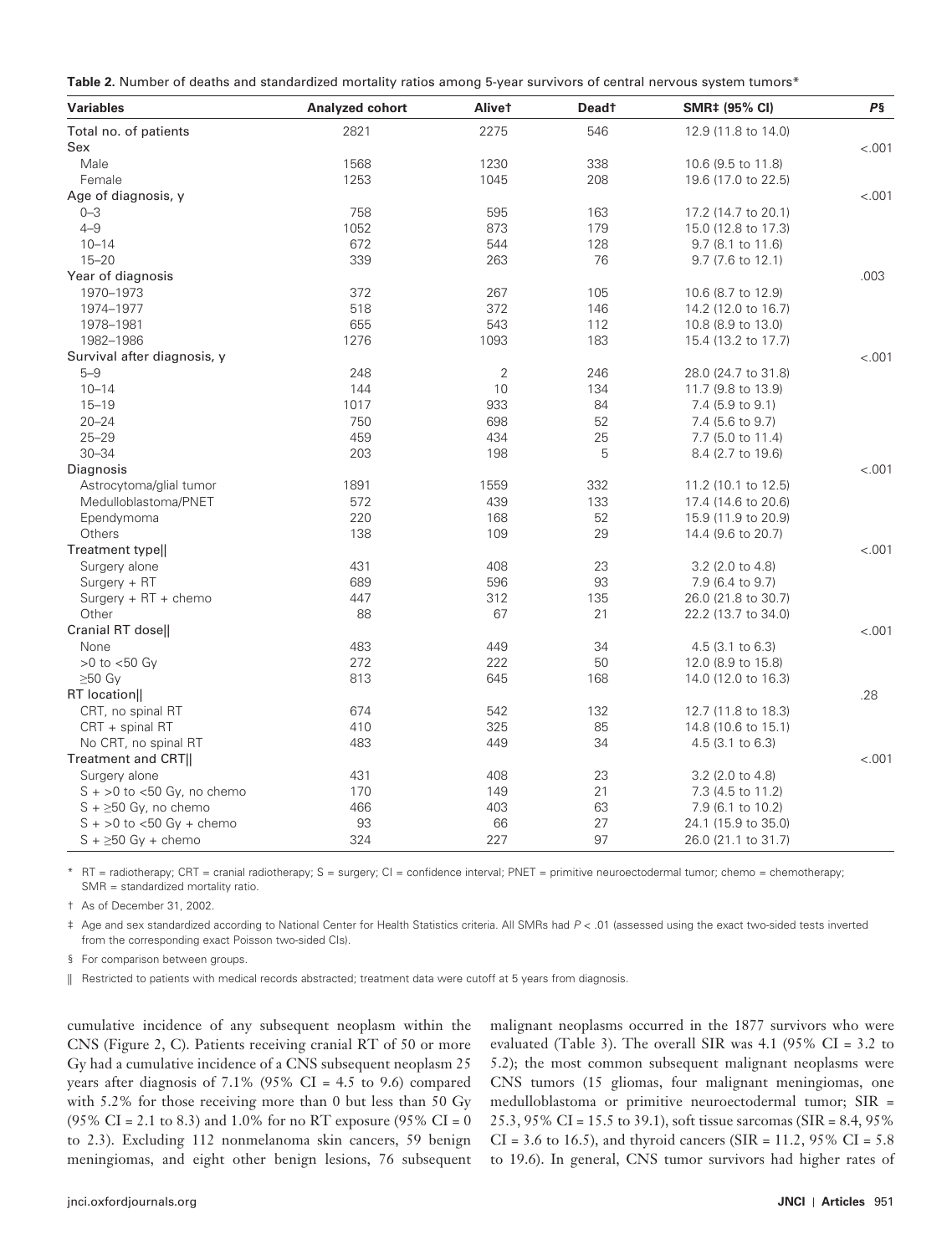**Table 3.** Standardized incidence ratios for occurrence of subsequent neoplasms in the 1877 survivors in the Childhood Cancer Survivor Study cohort\*

| <b>Neoplasm</b>                                            | No. observed   | No. expected | SIR (95% CI)            | <b>Median No. of years</b><br>to occurrence |
|------------------------------------------------------------|----------------|--------------|-------------------------|---------------------------------------------|
| Subsequent neoplasms for which SIRs<br>could be calculated | 76             | 18.5         | 4.1 (3.2 to 5.2)        | 16.0                                        |
| Leukemia                                                   | 3              | 0.7          | 4.1 (0.8 to 12.0)       | 12.5                                        |
| AML                                                        | $\overline{2}$ | 0.2          | 8.0 (0.9 to 29.1)       | 18.8                                        |
| Other leukemias                                            |                | 0.1          | 6.9 (0.1 to 38.6)       | 5.1                                         |
| Lymphoma                                                   | 3              | 1.9          | $1.5$ (0.3 to 4.5)      | 14.4                                        |
| <b>CNS</b>                                                 | 20             | 0.7          | 25.3 (15.5 to 39.1)     | 14.0                                        |
| Astrocytoma/glial tumors                                   | 15             | 0.6          | 24.3 (13.6 to 40.1)     | 14.0                                        |
| Malignant menigiomas                                       | 4              | 0.0          | 714.7 (192.3 to 1829.7) | 23.7                                        |
| Medulloblastoma/PNET                                       |                | 0.1          | 13.1 (0.2 to 72.8)      | 14.0                                        |
| <b>Breast</b>                                              | 4              | 1.4          | 2.8 (0.8 to 7.3)        | 26.6                                        |
| Bone                                                       | 5              | 0.3          | 15.1 (4.9 to 35.2)      | 8.2                                         |
| Soft tissue sarcoma                                        | 8              | 1.0          | 8.4 (3.6 to 16.5)       | 12.6                                        |
| Thyroid                                                    | 12             | 1.1          | 11.2 (5.8 to 19.6)      | 17.5                                        |
| Melanoma                                                   | 5              | 1.7          | 2.9 (0.9 to 6.7)        | 15.7                                        |
| All other cancers                                          | 16             | 9.3          | 1.7 (1.0 to 2.8)        | 17.5                                        |
| Second neoplasms for which SIRs                            |                |              |                         |                                             |
| could not be calculated                                    |                |              |                         |                                             |
| Nonmelanoma skin cancer                                    | 112            | <b>NA</b>    | <b>NA</b>               | 21.0                                        |
| Nonmalignant menigiomas                                    | 59             | <b>NA</b>    | <b>NA</b>               | 18.8                                        |
| Myxopapillary ependymoma                                   |                | <b>NA</b>    | <b>NA</b>               |                                             |
| Neurilemmoma                                               | 4              | <b>NA</b>    | <b>NA</b>               |                                             |
| Melanoma in situ                                           |                | <b>NA</b>    | <b>NA</b>               |                                             |
| All other tumors                                           | $\overline{2}$ | <b>NA</b>    | <b>NA</b>               |                                             |

 \* CI = confidence interval; PNET = primitive neuroectodermal tumor; AML = acute myeloid leukemia; CNS = central nervous system; NA = not applicable; SIR = standardized incidence ratio.

subsequent CNS neoplasms and lower rates of subsequent breast cancers compared with CCSS participants who did not have a CNS primary malignancy.

#### **Chronic Medical Conditions**

Of the 1877 survivors who we evaluated, 82% reported having at least one chronic medical condition; after accounting for death and censoring, cumulative incidence at 25 years was 91.6%, and 38% of the survivors reporting a serious or life-threatening (grade 3–4) condition. We calculated prevalence ratios, comparing survivors with siblings for chronic medical conditions in the first 5 years after diagnosis, and hazard ratios for developing a new chronic condition after 5 years (Table 4). Of the 588 survivors having no chronic health conditions before the 5-year time point, 42.9% subsequently developed at least one. Survivors had a statistically significantly higher risk than siblings of developing new endocrine (HR = 19.8, 95% CI = 14.5 to 27.1), neurological (including seizures) ( $HR =$ 5.6, 95% CI = 4.8 to 6.7), or sensory (including hearing loss)  $(HR = 12.5, 95\% \text{ CI} = 8.9 \text{ to } 17.6)$  health conditions beyond the 5-year time point.

#### **Neurocognitive Functioning**

Compared with siblings, rates of neurocognitive impairment (a score below the 10th percentile of the sibling group's scores) were higher in all CNS survivor diagnostic groups after treatment with radiation (Table 5). Greater than 40% of medulloblastoma or primitive neuroectodermal tumor survivors had impaired attention

and/or processing speed function; fewer displayed problems in organizational skills and emotional regulation. No clear dose – response relationship between cranial RT and impairment in attention and/or processing speed, emotional regulation, or organization was evident for patients with medulloblastoma or primitive neuroectodermal tumors. Survivors diagnosed with astrocytoma and glial tumors were impaired in attention and/or processing speed and memory by a statistically significant extent, with a clear cranial RT dose-response pattern. Survivors of astrocytoma and glial tumors exposed to higher doses of cranial radiotherapy also had a statistically significant increase in problems with organization and emotional regulation.

### **Sociodemographic Outcomes and Health Status**

CNS survivors reported statistically significantly lower rates than siblings for all sociodemographic outcomes except lack of health insurance. After controlling for age, sex, and race and/or ethnicity, siblings were more likely than survivors to report current employment ( $RR = 1.4$ ,  $95\%$  CI = 1.3 to 1.5), an income greater than \$20 000 (RR = 1.2, 95% CI = 1.1 to 1.3), marriage (RR = 2.0, 95%  $CI = 1.8$  to 2.2), and college graduation (RR = 1.4, 95% CI = 1.3 to 1.5). Region-specific dosimetry analyses controlling for age at diagnosis, sex, and maximum RT dose to other regions showed that exposure of the temporal or frontal lobe to 50 Gy or more was independently and statistically significantly associated with higher risk of unemployment (RR =  $1.7$ , 95% CI =  $1.1$  to 2.6 and RR = 2.1, 95% CI = 1.1 to 4.1, respectively) and that radiation to any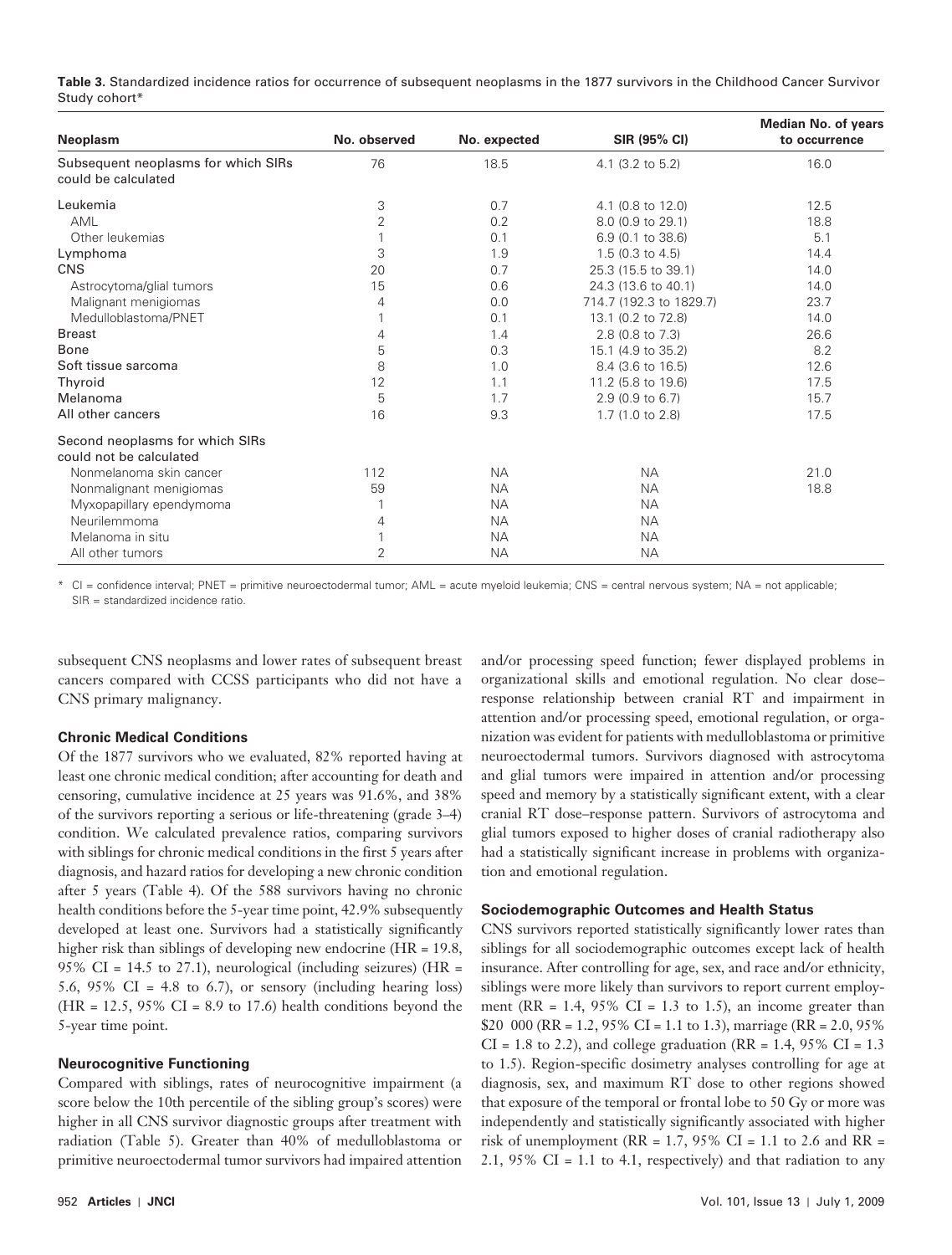

 **Figure 2.** Subsequent neoplasms in 5-year survivors of central nervous system (CNS) malignancies. **A**) Cumulative incidence of subsequent neoplasms (SN) with death as competing risk. **B**) Cumulative incidence of detected meningioma conditioned on meningioma-free survival at 5, 10, 15, 20, and 25 years. **C**) Cumulative incidence of CNS second neoplasms by cranial radiation therapy dose. NMSC = nonmelanoma skin cancer.

region was associated with never being married. Radiation of 30 – 49 Gy and radiation more than 50 Gy to the temporal lobe, and radiation 50 Gy or more to the posterior fossa were independently associated with an annual household income of \$20 000 or less (RR = 2.3, 95% CI = 1.3 to 4.3, RR = 2.9, 95% CI = 1.7 to 5.0, and  $RR = 2.1, 95\% \text{ CI} = 1.1 \text{ to } 4.0, \text{ respectively}$  (Table 6).

CNS survivors reported higher rates of impaired health status than siblings in terms of general health ( $RR = 19.1$ ,  $95\%$  CI = 13.0 to 27.9), mental health (RR =  $1.5$ , 95% CI =  $1.2$  to 1.7), functional impairment (RR = 19.5, 95% CI = 14.9 to 25.4), activity limitations (RR = 36.2, 95% CI = 22.1 to 59.3), pain (RR = 7.9, 95% CI = 5.5

## to 11.5), and cancer-related anxiety (RR =  $9.7$ ,  $95\%$  CI =  $6.1$  to 15.3). CNS survivors were 3.1 times (95% CI = 2.8 to 3.4) more likely than siblings to report at least one adverse health outcome.

## **Discussion**

We have comprehensively assessed long-term outcomes of 5-year survivors of CNS tumors who were diagnosed and treated from 1970 to 1986. This extended follow-up evaluation of the CCSS cohort quantifies the occurrence and impact of late effects secondary to childhood CNS malignancies and their treatment on the

Death

A

SN other than NMSC/menin

Meningiom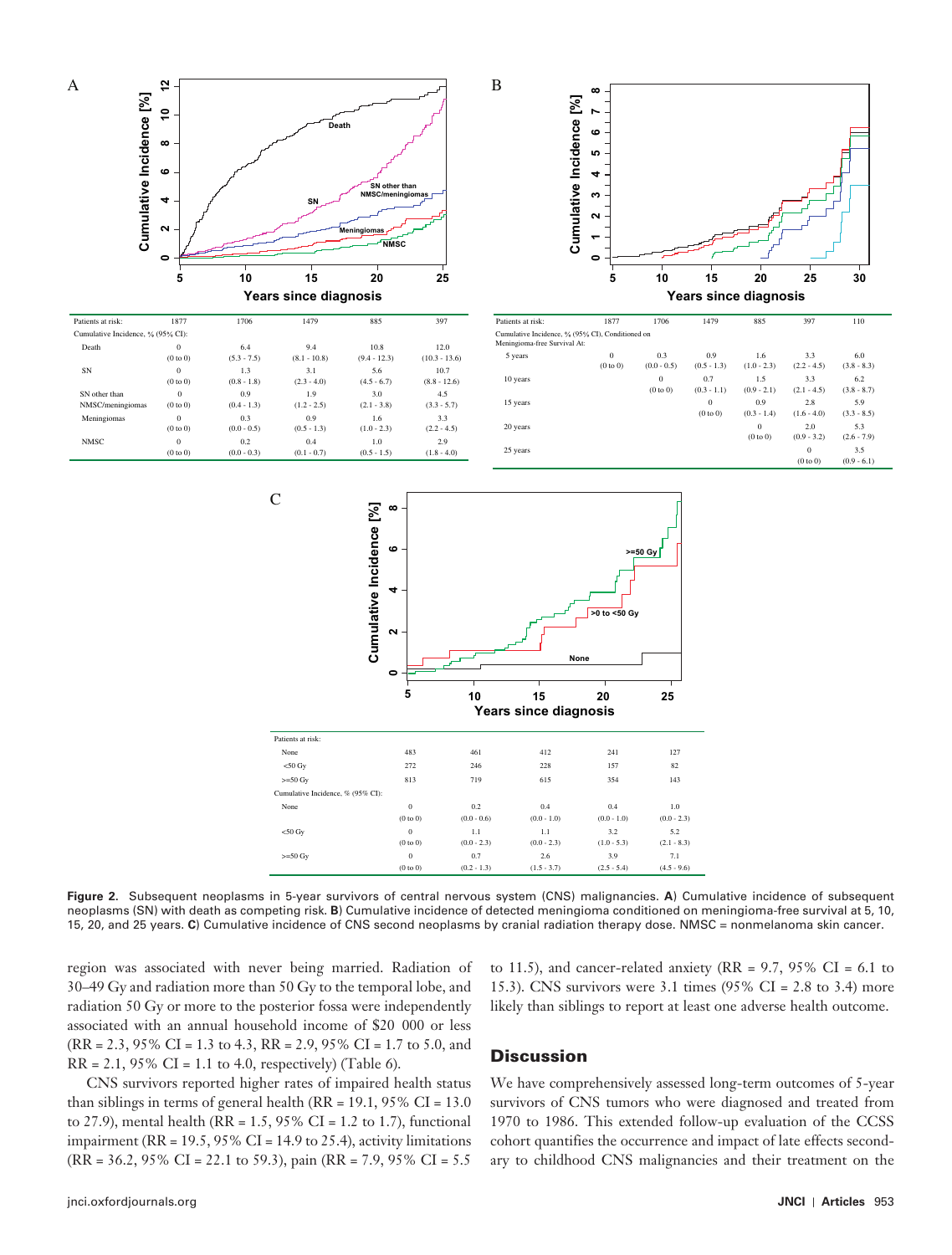| Table 4. Age-, sex-, and race-adjusted prevalence and hazard ratios of chronic health conditions among 5-year survivors of central |  |
|------------------------------------------------------------------------------------------------------------------------------------|--|
| nervous system tumors compared with sibling cohort*                                                                                |  |

| <b>Condition</b>                                                    | <b>PR1 (95% CI)</b>    | HR $(95\% \text{ Cl})$ ‡    |
|---------------------------------------------------------------------|------------------------|-----------------------------|
| Any condition                                                       | 29.5 (23.8 to 36.6)    | 6.4 $(5.4 \text{ to } 7.5)$ |
| <b>Endocrine complications</b>                                      | 49.1 (27.6 to 87.2)    | 19.8 (14.5 to 27.1)         |
| Medication needed to initiate puberty                               | 28.0 (6.7 to 117.8)    | 146.9 (35.4 to 608.8)       |
| Growth hormone deficiency                                           | 400.7 (56.2 to 2856.9) | 140.4 (51.3 to 384.1)       |
| Growth hormone injections                                           | 267.6 (37.4 to 1912.5) | 219.1 (54.5 to 880.5)       |
| Hypothyroidism                                                      | 31.4 (16.0 to 61.6)    | 13.0 (9.2 to 18.3)          |
| Neurological complications                                          | 37.1 (28.3 to 48.7)    | 5.6 (4.8 to 6.7)            |
| Weakness in arms or legs                                            | 82.9 (41.2 to 166.9)   | 12.2 (9.1 to 16.3)          |
| Decreased sense of touch, feelings in hands, fingers, arms, or legs | 45.7 (23.4 to 89.0)    | $3.9(3.0 \text{ to } 5.1)$  |
| Prolonged pain or abnormal sensations in arms, legs, or back        | 11.9 (6.6 to 21.3)     | $2.4$ (1.9 to 3.0)          |
| Problems with balance                                               | 102.7 (59.5 to 177.4)  | 18.0 (13.4 to 24.1)         |
| Seizures                                                            | 30.8 (19.4 to 48.9)    | 15.1 (10.7 to 21.2)         |
| Tremor or movement problems                                         | 75.2 (35.5 to 159.2)   | 15.0 (10.1 to 22.4)         |
| Paralysis                                                           | 73.9 (32.9 to 166.2)   | 10.9 (6.9 to 17.3)          |
| Sensory complications                                               | 35.3 (22.3 to 55.9)    | 12.5 (8.9 to 17.6)          |
| Cataract                                                            | 35.2 (4.7 to 264.5)    | $9.9(5.1 \text{ to } 19.3)$ |
| Hearing loss/deafness                                               | 20.2 (10.9 to 37.5)    | 21.0 (12.9 to 34.2)         |
| <b>Blindness</b>                                                    | 65.7 (31.0 to 139.2)   | 7.5 (4.1 to 13.5)           |

All prevalence and rate ratios were statistically significant at a threshold of  $\alpha = 0.001$  (calculated using two-sided Wald tests in Cox regression with robust SE estimates). PR = prevalence ratio; CI = confidence interval; HRs = hazard ratios.

† Prevalence ratio of conditions occurring in the first 5 years from diagnosis.

‡ Hazard ratio of a new condition beyond the 5-year time point among those with no previous condition.

lives of adult survivors. Unfortunately, survivors of CNS malignancies are at increased risk for mortality, subsequent cancer, and other outcomes resulting from their disease and treatment throughout their lifetime  $(36,37)$ . Survival beyond 5 years of cancer diagnosis is often the benchmark for defining cancer survivorship. However, according to our analysis, even after surviving to the 5-year time point, more than 25% of CNS survivors will die within 30 years of their diagnosis. This mortality rate is 13 times higher than that for the age- and sex-matched US population. Late mortality is highest for 5-year survivors of ependymoma or embryonal tumors (approximately 33% of these patients die within 20 years). Survivors of medulloblastoma or primitive neuroectodermal tumors have a risk of death that is 17-fold that of the general population.

The annual death rate from second neoplasms did not surpass the annual death rate attributable to recurrence or progression of primary disease until approximately 30 years from diagnosis. This is much later than for other pediatric cancers, largely because lowgrade gliomas in children may remain indolent for many years before ultimate progression and mortality (3,4,20,38-42). However, a similar pattern of late mortality was seen for medulloblastoma or primitive neuroectodermal tumors such that recurrence or progression of the original diagnosis was the primary cause of death until 20 years from diagnosis, and for ependymoma, recurrence or progression was the leading cause of death until 30 years after diagnosis. This pattern of late recurrence suggests a need for continued surveillance of disease well beyond the first 5 years from diagnosis.

Survivors of CNS tumors are at a statistically significantly increased risk of developing subsequent neoplasms, the most common site being the CNS. Previous investigations have reported cumulative incidence estimates of subsequent neoplasms for brain

tumor survivors from single institutions  $(4\%$  at 15 years)  $(6,7)$ , cooperative groups  $(11\%$  at 8 years)  $(8)$ , and those covered in tumor registry-based studies (2.6% at 20 years; 7.3% at 30 years)  $(9-12)$ , but these studies were limited by small sample size, inability to capture all second neoplasms, or insufficient treatment information.

Medical complications in survivors of pediatric CNS malignancies in the first 5 years subsequent to diagnosis are common due to neurosurgical procedures, therapeutic modalities, and the tumor itself (43). Unfortunately, even after 5 years, these survivors remain at high risk for developing new medical conditions. Many of the centers where childhood cancer patients are treated are pediatric-based institutions that are not able to provide continuing medical care for survivors of CNS neoplasms as they become adults. With increasing time from the original cancer diagnosis, the proportion of adult survivors of childhood cancer who receive long-term, risk-based follow-up in a cancer center or a clinic specific for long-term follow-up of cancer patients decreases substantially (44,45). Thus, disseminating information about risks to the general practitioners who follow-up the majority of survivors and developing guidelines for long-term care is important (46).

Previous investigations have established that CNS tumor survivors differ from those with other primary cancers in having more adverse outcomes in terms of education, employment, and health status and quality of life (47–54). However, most previous studies of the long-term effects of CNS neoplasms analyzed fewer than 100 CNS tumor survivors and followed them up for only the first 10 years of diagnosis, thus failing to capture outcomes in adulthood. We have previously reported statistically significant health impairment and poor sociodemographic outcomes in this population  $(55-57)$ . In this study, we have identified important associations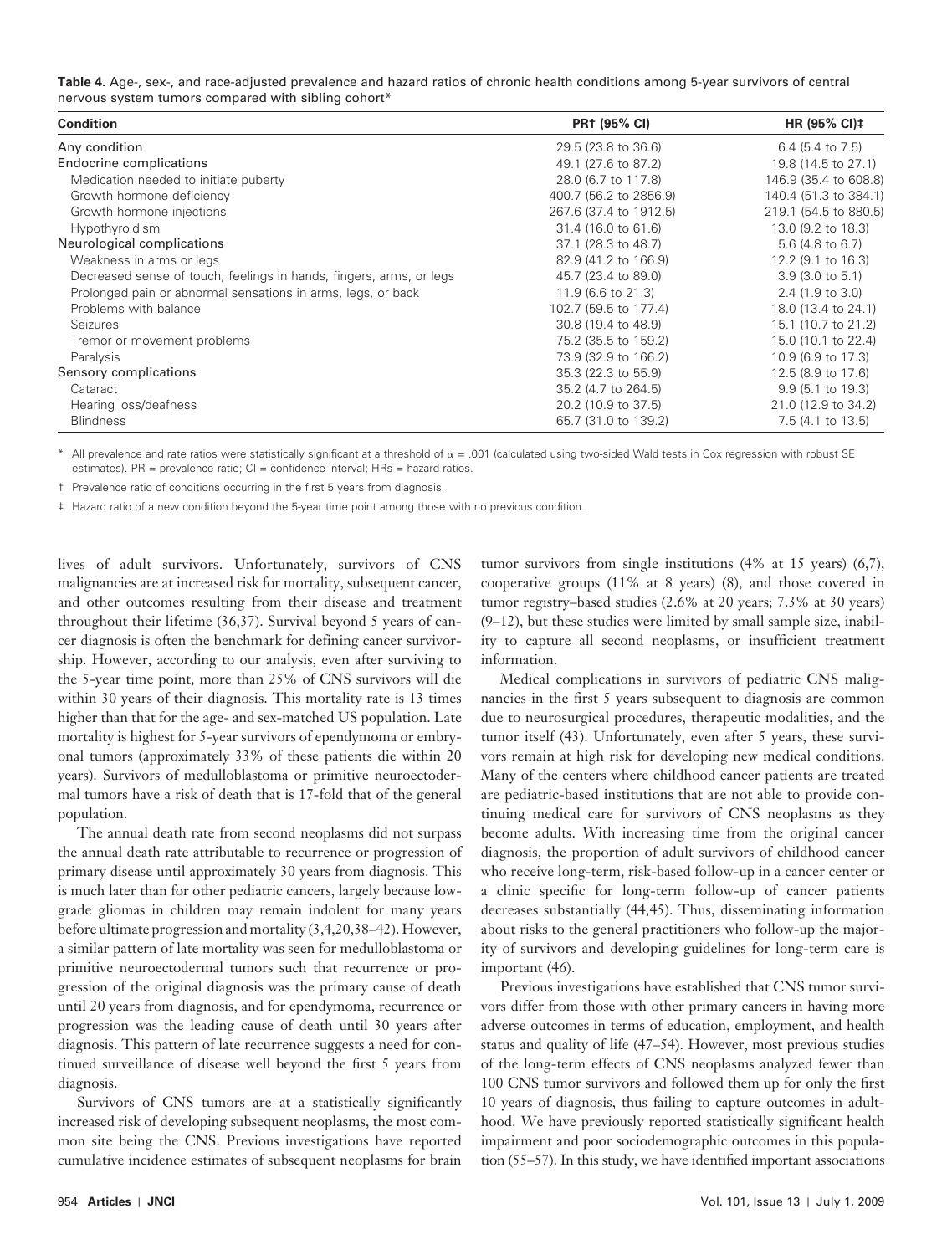|                                                                        |               |                  |                                    | Astrocytoma/glial tumors |                        |     |                  | Medulloblastoma/PNET                                          |            |                           |                |                                           |                              | Ependymoma |                                         |
|------------------------------------------------------------------------|---------------|------------------|------------------------------------|--------------------------|------------------------|-----|------------------|---------------------------------------------------------------|------------|---------------------------|----------------|-------------------------------------------|------------------------------|------------|-----------------------------------------|
| Cognitive domaint                                                      | z             | Score<br>Mean    | 95% CI                             | %Impaired <sup>†</sup>   | ō<br>95%               | z   | Score<br>Mean    | ō<br>95%                                                      | %Impaired† | ō<br>95%                  | z              | Score<br>Mean                             | $\bar{o}$<br>95%             | %Impaired# | ō<br>95%                                |
| Attention/processing<br>speed                                          |               |                  |                                    |                          |                        |     |                  |                                                               |            |                           |                |                                           |                              |            |                                         |
| No CRT                                                                 | 228           | 13.9             | 13.3 to 14.5                       | 31.6                     | 25.6 to 37.6           | ပ   | 0.9              | 9.1 to 22.9                                                   | 40.0       | 5.3 to 85.3               | တ              | $\frac{8}{10}$                            | 8.5 to 13.0                  | 11.1       | $0.3$ to $48.2$                         |
| >0 to 50 Gy CRT                                                        |               | $\frac{3}{6}$    | 5.0 to 17.6                        | 48.6                     | 60.3<br>36.9 to        | 80  | 17.1             | 5.3 to 18.9                                                   | 73.3       | 57.5 to 89.1              | $\overline{4}$ | <u>ی</u>                                  | 1.9 to 18.3                  | 42.9       | 71.1<br>17.7 <sub>to</sub>              |
| $>50$ Gy CRT                                                           | 8             | 6.6              | 5.8 to 17.3                        | 53.7                     | 60.8<br>46.6 to        | 117 | 16.3             | 17.2<br>5.4 to                                                | 52.1       | 61.2<br>43.0 to           | 29             | $\frac{8}{6}$                             | 18.5<br>5.1 to               | 58.6       | 76.5<br>38.9 to                         |
| Emotional regulation                                                   |               |                  |                                    |                          |                        |     |                  |                                                               |            |                           |                |                                           |                              |            |                                         |
| No CRT                                                                 | 228           | 5.3              | 5.1 to 5.5                         | 10.5                     | 14.5<br>6.5 to         | ഥ   | 5.8              | $\frac{2}{8}$<br>3.4 <sub>to</sub>                            | 20.0       | 71.6<br>0.5 <sub>to</sub> | တ              | $4.\overline{3}$                          | 5.5<br>$3.2$ to              | 0.0        | 0.0 to 33.6                             |
| $>0$ to 50 Gy CRT                                                      |               | 5.4              | 5.0 to 5.8                         | 12.9                     | 20.8<br>5.0 to 2       | ೫   | 5.9              | 6.7<br>5.1 to                                                 | 33.3       | 50.2<br>16.4 to           | $\overline{4}$ | $\overline{5}$ .                          | 6.3<br>4.0 to                | 14.3       | 42.8<br>1.8 <sub>to</sub>               |
| $>50$ Gy CRT                                                           | $\frac{8}{ }$ | 5.7              | 6.0<br>5.5 to                      | 20.0                     | 25.7<br>14.3 to        | 117 | ςη<br>σ          | 5.8<br>$\overline{c}$<br>$\overline{\mathcal{C}}$<br>.<br>دعا | 12.8       | 6.7 to 18.9               | 29             | ဖ<br>.<br>دعا                             | Ņ<br>ن<br>4.9 to             | 17.2       | 35.8<br>$\overline{c}$<br>$\frac{8}{5}$ |
| Organization                                                           |               |                  |                                    |                          |                        |     |                  |                                                               |            |                           |                |                                           |                              |            |                                         |
| No CRT                                                                 | 228           | 4.8              | 4.5 to 5.0                         | 14.0                     | 9.5 to 18.5            | ഥ   | 5.6              | 8.3<br>2.9 <sub>to</sub>                                      | 20.0       | 71.6<br>0.5 <sub>to</sub> | ာ              |                                           | 2.7 to 4.2                   | 0.0        | 0.0 to 33.6                             |
| >0 to 50 Gy CRT                                                        | 20            | 4.9              | 4.4 to 5.3                         | 20.0                     | 10.6 to 29.4           | 80  | 4.5              | 5.3<br>3.8 <sub>to</sub>                                      | 16.7       | 30.0<br>3.4 to            | $\overline{4}$ | 2<br>4<br>4<br>4<br>5<br>7<br>4<br>5<br>7 | 4.6<br>3.4 to                | 0.0        | 23.2<br>0.0 <sub>to</sub>               |
| $>50$ Gy CRT                                                           | 8             | 53               | 5.6<br>5.0 <sub>to</sub>           | 26.3                     | 32.6<br>$20.0$ to      | 117 | $4.\overline{8}$ | $\overline{5}$<br>5t0                                         | 18.0       | 25.0<br>11.0 to           | 29             |                                           | 5.2<br>$\overline{c}$<br>4.2 | 10.3       | 27.4<br>$\overline{c}$<br>2.2           |
| Memory                                                                 |               |                  |                                    |                          |                        |     |                  |                                                               |            |                           |                |                                           |                              |            |                                         |
| No CRT                                                                 | 228           | 6.2              | 6.0 to 6.5                         | 15.8                     | $11.1$ to $20.5$       | ഥ   | 6.0              | 4.0 to 8.0                                                    | 0.0        | 0.0 to 52.2               | တ              |                                           | $3.7 \text{ to } 6.1$        | 0.0        | 0.0 to 33.6                             |
| $>0$ to 50 Gy CRT                                                      |               | $6.\overline{8}$ | 6.3 to 7.4                         | 30.0                     | 19.3 to 40.7           | ೫   | 7.5              | S. 8<br>6.5 to                                                | 36.7       | 19.5 to 53.9              | $\overline{4}$ | 0<br>0<br>0<br>0<br>0                     | 7.9<br>5.2 <sub>to</sub>     | 14.3       | 1.8 to 42.8                             |
| >50 Gy CRT                                                             | 8             | 7.7              | $\frac{0}{8}$<br>7.3 <sub>to</sub> | 37.4                     | 44.3<br>30.5 to        | 117 | 7.6              | $\frac{0}{8}$<br>$\overline{c}$<br>7.2                        | 33.3       | 41.8<br>24.8 to           | 29             | 7.3                                       | $\frac{0}{8}$<br>$-5t$<br>6  | 24.        | 10.3 to 43.5                            |
| FALET — primitive neuroentodermal tumor: CI — confidence interval: CRT |               |                  |                                    |                          | - cranial radiotherany |     |                  |                                                               |            |                           |                |                                           |                              |            |                                         |

**Table 5.** Neurocognitive outcomes in central nervous system tumor survivors by central nervous system subtype and cranial radiotherapy dose \* Table 5. Neurocognitive outcomes in central nervous system tumor survivors by central nervous system subtype and cranial radiotherapy dose\*

 \* PNET = primitive neuroectodermal tumor; CI = confidence interval; CRT = cranial radiotherapy. \* PNET = primitive neuroectodermal tumor; CI = confidence interval; CRT = cranial radiotherapy.

1 %Impaired = percent of patients falling at or below the 10th percentile based on reference to sibling control subjects, which is the standard threshold used for clinical impairment. † %Impaired = percent of patients falling at or below the 10th percentile based on reference to sibling control subjects, which is the standard threshold used for clinical impairment.

 ‡ Cognitive domains taken from Childhood Cancer Survivor Study – Neurocognitive Questionnaire task efficiency, emotional regulation, organization, and memory factors, respectively. + Cognitive domains taken from Childhood Cancer Survivor Study-Neurocognitive Questionnaire task efficiency, emotional regulation, organization, and memory factors, respectively.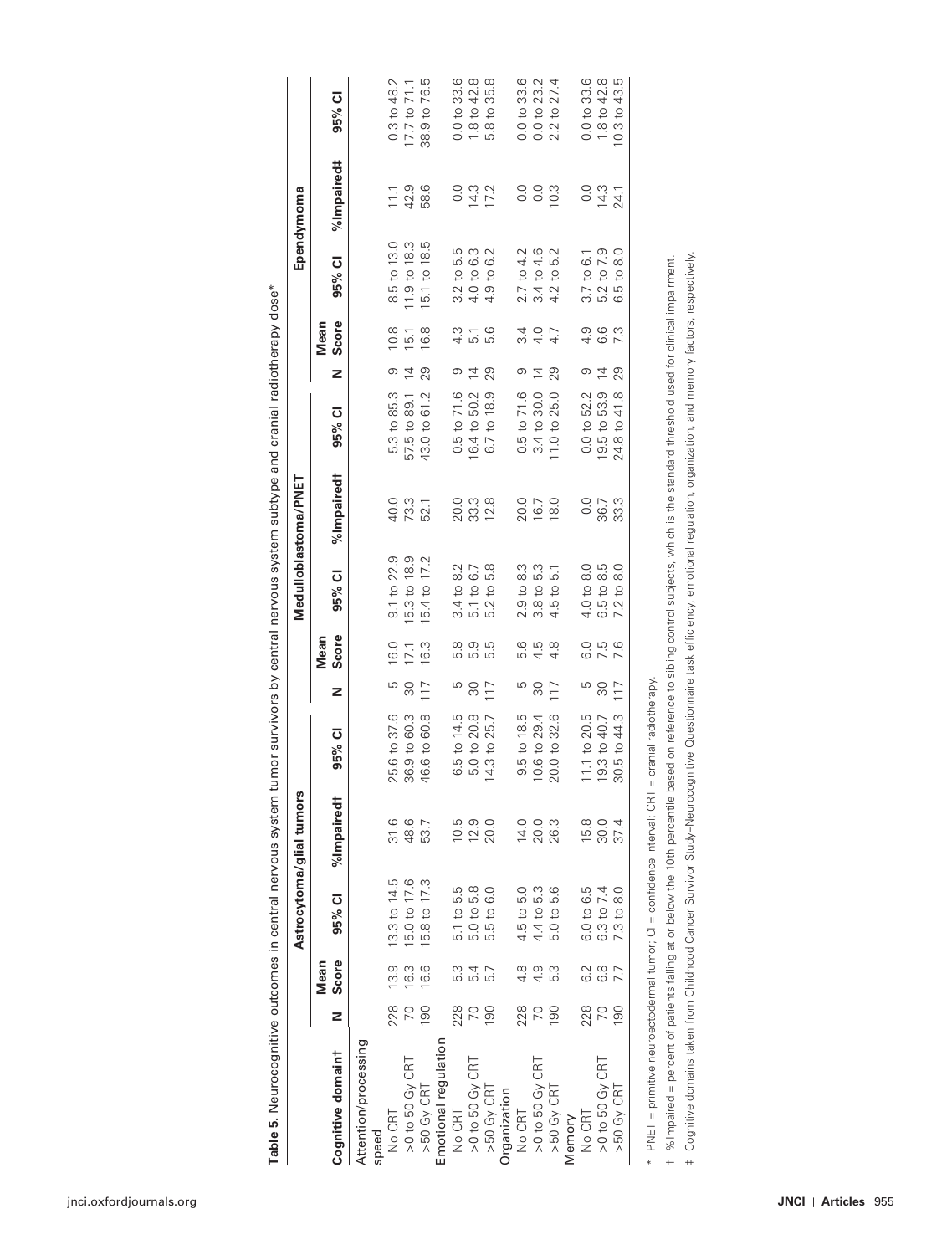Table 6. Sociodemographic outcomes in central nervous system tumor survivors by region-specific cranial radiotherapy dose\*

|                          | <b>Education below</b><br>college graduate | Unemployed                 | <b>Never married</b>        | Income $<$ \$20 000        | <b>Uninsured</b>            |
|--------------------------|--------------------------------------------|----------------------------|-----------------------------|----------------------------|-----------------------------|
| <b>RT</b> exposure       | <b>RR1 (95% CI)</b>                        | <b>RR1 (95% CI)</b>        | <b>RR1 (95% CI)</b>         | <b>RR1 (95% CI)</b>        | RR† (95% CI)                |
| Posterior fossa          |                                            |                            |                             |                            |                             |
| None (referent category) | 1.0 (Referent)                             | 1.0 (Referent)             | 1.0 (Referent)              | 1.0 (Referent)             | 1.0 (Referent)              |
| $<$ 30 G $<$             | $1.0$ (0.8 to 1.3)                         | $1.1$ (0.6 to 1.8)         | $1.3(1.1 \text{ to } 1.6)$  | 1.6 (0.8 to 3.2)           | $1.2$ (0.5 to 2.8)          |
| 30-49 Gy                 | $1.0$ (0.8 to 1.3)                         | $1.3$ (0.8 to 2.4)         | $1.4$ (1.2 to 1.6)          | 1.9(1.0 to 3.8)            | $0.8$ (0.3 to 2.1)          |
| $\geq 50$ Gy             | $1.0$ (0.8 to 1.3)                         | $1.2$ (0.7 to $1.9$ )      | $1.3(1.1 \text{ to } 1.6)$  | $2.1$ (1.1 to 4.0)         | $0.8$ (0.3 to 1.9)          |
| Temporal lobe            |                                            |                            |                             |                            |                             |
| None                     | 1.0 (Referent)                             | 1.0 (Referent)             | 1.0 (Referent)              | 1.0 (Referent)             | 1.0 (Referent)              |
| $<$ 30 G $<$             | $0.9$ (0.7 to 1.2)                         | $1.1$ (0.7 to 1.9)         | 1.2 $(0.9 \text{ to } 1.4)$ | $1.8$ (0.9 to 3.4)         | $1.4$ (0.6 to 3.2)          |
| 30-49 Gy                 | $1.2$ (0.9 to 1.5)                         | 1.5(1.0 to 2.4)            | $1.5(1.2 \text{ to } 1.8)$  | $2.3(1.3 \text{ to } 4.3)$ | 1.8 (0.8 to 3.9)            |
| $\geq 50$ Gy             | $1.2$ (1.0 to 1.5)                         | $1.7(1.1 \text{ to } 2.6)$ | $1.4$ (1.1 to 1.7)          | 2.9 (1.7 to 5.0)           | 1.8 (1.0 to 3.5)            |
| Frontal lobe             |                                            |                            |                             |                            |                             |
| None                     | 1.0 (Referent)                             | 1.0 (Referent)             | 1.0 (Referent)              | 1.0 (Referent)             | 1.0 (Referent)              |
| $<$ 30 G $<$             | $1.0$ (0.8 to 1.2)                         | $1.2$ (0.7 to 2.3)         | $1.3(1.1 \text{ to } 1.5)$  | $2.1$ (1.0 to 4.5)         | $1.2$ (0.5 to 2.8)          |
| 30-49 Gy                 | 1.1 $(0.8 \text{ to } 1.4)$                | 1.6(0.9 to 3.0)            | $1.5(1.3 \text{ to } 1.8)$  | $2.1$ (1.0 to 4.7)         | $0.8$ (0.3 to 2.1)          |
| $\geq 50$ Gy             | 1.2 $(0.9 \text{ to } 1.6)$                | $2.1$ (1.1 to 4.1)         | $1.5(1.3 \text{ to } 1.8)$  | $1.8$ (0.8 to 4.4)         | $0.8$ (0.3 to 1.9)          |
| Occipital lobe           |                                            |                            |                             |                            |                             |
| None                     | 1.0 (Referent)                             | 1.0 (Referent)             | 1.0 (Referent)              | 1.0 (Referent)             | 1.0 (Referent)              |
| $<$ 30 Gy                | $0.9$ (0.8 to 1.2)                         | $1.1$ (0.6 to 1.9)         | $1.3(1.1 \text{ to } 1.5)$  | $1.9(0.9 \text{ to } 3.8)$ | $1.3$ (0.6 to 3.2)          |
| 30-49 Gy                 | $0.9$ (0.8 to 1.2)                         | 1.2 (0.7 to 2.2)           | $1.5(1.3 \text{ to } 1.7)$  | 2.0 (0.9 to 4.2)           | 1.0 (0.4 to 2.6)            |
| $\geq 50$ Gy             | 1.0 $(0.8 \text{ to } 1.3)$                | $1.5$ (0.8 to 2.7)         | $1.5(1.3 \text{ to } 1.7)$  | $1.6$ (0.7 to 3.5)         | 1.1 $(0.4 \text{ to } 3.0)$ |

\*  $RR =$  relative risk;  $Cl =$  confidence interval.

† Log-binomial generalized linear models adjusted for sex, age at diagnosis, and maximum radiation dose to any other segment.

between frontal and temporal lobe radiation and outcomes in employment and marriage. Because the frontal and temporal lobes mediate executive function and memory, these findings have biologically significant implications and underline the need to limit the extent of radiation fields during radiation delivery.

Some limitations of this research should be considered when assessing the validity and generalizability of these findings. First, medical conditions and sociodemographic and health status outcomes were self-reported. Subsequent neoplasms may be underreported despite a thorough validation process (5). Second, not all eligible survivors participated, and this could introduce participation bias, although previous assessment showed few differences between participants and nonparticipants (21). Third, in diagnosing the eligible cohort for this period, World Health Organization classifications of brain tumors were followed, according to which many glial tumors were classified "Astrocytoma, NOS," (not otherwise specified) precluding a more specific classification. Given the extremely poor overall survival of patients with high-grade gliomas in this study period, most 5-year survivors of glial tumors likely had low-grade lesions. Finally, primary therapeutic modalities have changed substantially since the period (1970–1986) when the patients in this study were initially treated: There has been a reduction in radiotherapy doses for lower risk patients, increased use of chemotherapy, including high-dose chemotherapy, and adoption of improved surgical and radiotherapy delivery techniques. Thus, the results of this analysis may not be generalizable to tomorrow's long-term survivors.

In conclusion, adult survivors of childhood CNS tumors are at high risk for late mortality and for developing second neoplasms and new chronic medical conditions related to their disease and

treatment. Continued follow-up will help determine temporal patterns in incidence and late effects as this cohort ages. We are expanding the CCSS cohort to include 5-year survivors diagnosed from 1987 to 1999. Modern therapeutic regimens that increasingly use chemotherapy to reduce RT dose or use limited RT fields will likely improve long-term outcomes and minimize the risk of adverse late effects. Meanwhile, the dissemination of these results to care providers will enable informed medical care and help develop screening recommendations for patients.

#### References

- 1. Ries L, Eisner MP, Kosary CL. SEER Cancer Statistics Review, 1975-2002. Bethesda, MD: National Cancer Institute; 2005.
- 2. Mertens AC, Yasui Y, Neglia JP, et al. Late mortality experience in fiveyear survivors of childhood and adolescent cancer: the Childhood Cancer Survivor Study. *7 Clin Oncol.* 2001;19(13):3163-3172.
- 3. Taylor DD, Potish RA. Late deaths following radiotherapy for pediatric tumors. Am J Clin Oncol. 1985;8(6):472-476.
- 4. Dama E, Pastore G, Mosso ML, et al. Late deaths among five-year survivors of childhood cancer. A population-based study in Piedmont Region, Italy. *Haematologica*. 2006;91(8):1084-1091.
- 5. Neglia JP, Friedman DL, Yasui Y, et al. Second malignant neoplasms in five-year survivors of childhood cancer: Childhood Cancer Survivor Study. *J Natl Cancer Inst.* 2001;93(8):618-629.
- 6. Broniscer A, Ke W, Fuller CE, Wu J, Gajjar A, Kun LE. Second neoplasms in pediatric patients with primary central nervous system tumors: the St. Jude Children's Research Hospital experience. *Cancer*. 2004; 100(10):2246-2252.
- 7. Cardous-Ubbink MC, Heinen RC, Bakker PJ, et al. Risk of second malignancies in long-term survivors of childhood cancer. *Eur J Cancer*. 2007;  $43(2):351 - 362.$
- 8. Duffner PK, Krischer JP, Horowitz ME, et al. Second malignancies in young children with primary brain tumors following treatment with prolonged postoperative chemotherapy and delayed irradiation: a Pediatric Oncology Group study. *Ann Neurol.* 1998;44(3):313-316.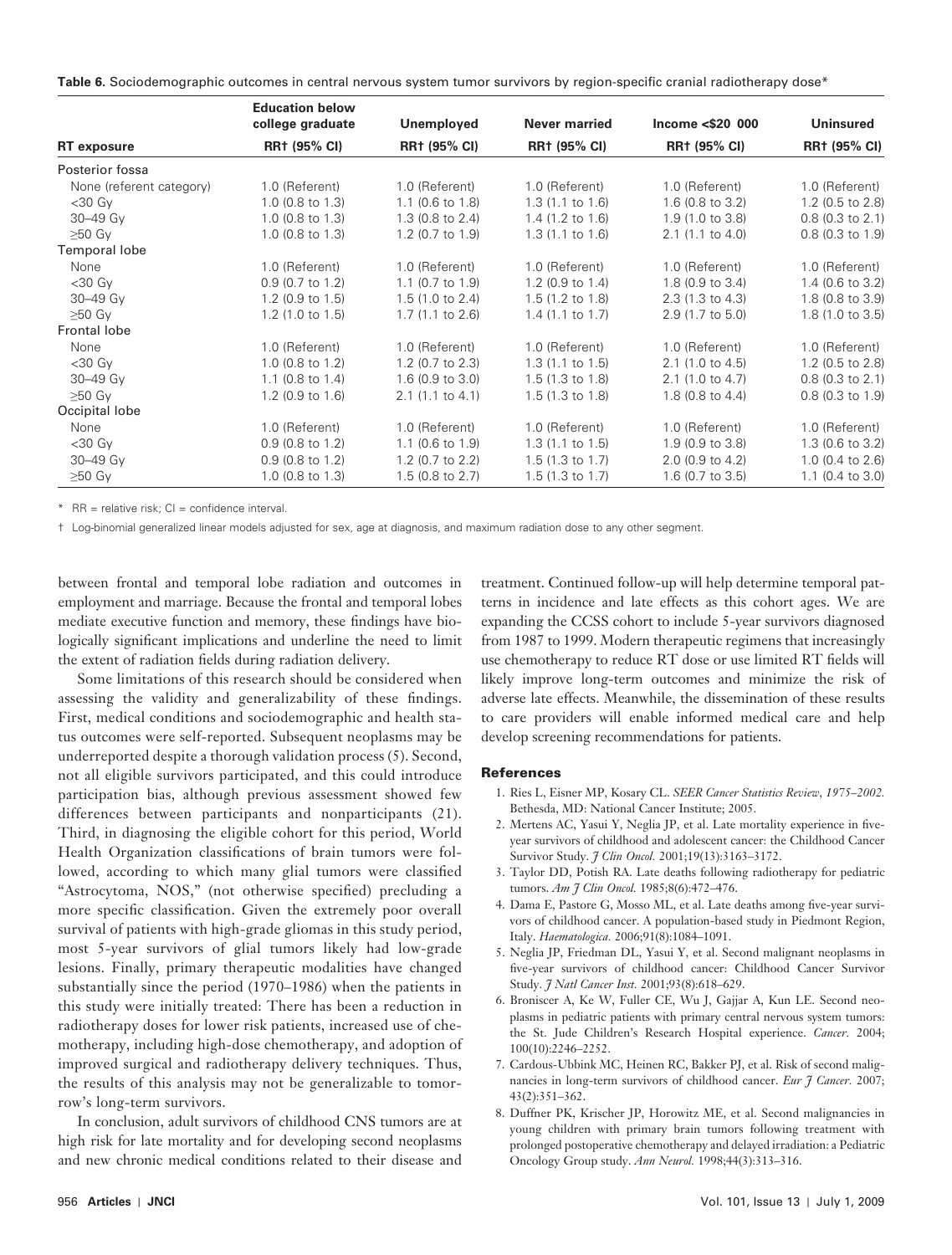- 9. Devarahally SR, Severson RK, Chuba P, Thomas R, Bhambhani K, Hamre MR. Second malignant neoplasms after primary central nervous system malignancies of childhood and adolescence . *Pediatr Hematol Oncol .*  2003:20(8):617-625.
- 10. Peterson KM, Shao C, McCarter R, MacDonald TJ, Byrne J. An analysis of SEER data of increasing risk of secondary malignant neoplasms among long-term survivors of childhood brain tumors. Pediatr Blood Cancer. 2006;47(1):83 – 88 .
- 11. Jenkinson HC, Hawkins MM, Stiller CA, Winter DL, Marsden HB, Stevens MC . Long-term population-based risks of second malignant neoplasms after childhood cancer in Britain. *Br J Cancer*. 2004;91(11):1905-1910.
- 12. Hammal DM, Bell CL, Craft AW, Parker L. Second primary tumors in children and young adults in the North of England (1968-99). *Pediatr Blood Cancer.* 2005;45(2):155-161.
- 13. Oeffinger KC, Mertens AC, Sklar CA, et al. Chronic health conditions in adult survivors of childhood cancer. *N Engl J Med.* 2006;355(15):1572-1582.
- 14. Packer RJ, Gurney JG, Punyko JA, et al. Long-term neurologic and neurosensory sequelae in adult survivors of a childhood brain tumor: Childhood Cancer Survivor Study. *7 Clin Oncol.* 2003;21(17):3255-3261.
- 15. Gurney JG, Kadan-Lottick NS, Packer RJ, et al. Endocrine and cardiovascular late effects among adult survivors of childhood brain tumors: Childhood Cancer Survivor Study. *Cancer*. 2003;97(3):663-673.
- 16. Palmer SL, Gajjar A, Reddick WE, et al. Predicting intellectual outcome among children treated with 35-40 Gy craniospinal irradiation for medulloblastoma. *Neuropsychology*. 2003;17(4):548-555.
- 17. Mulhern RK, Kepner JL, Thomas PR, Armstrong FD, Friedman HS, Kun LE . Neuropsychologic functioning of survivors of childhood medulloblastoma randomized to receive conventional or reduced-dose craniospinal irradiation: a Pediatric Oncology Group study. *J Clin Oncol*. 1998;16(5):1723-1728.
- 18. Gurney JG, Ness KK, Stovall M, et al. Final height and body mass index among adult survivors of childhood brain cancer: Childhood Cancer Survivor Study. *J Clin Endocrinol Metab*. 2003;88(10):4731-4739.
- 19. Zebrack BJ, Gurney JG, Oeffinger K, et al. Psychological outcomes in long-term survivors of childhood brain cancer: a report from the Childhood Cancer Survivor Study. *J Clin Oncol.* 2004;22(6):999-1006.
- 20. Mertens AC, Liu Q, Neglia JP, et al. Cause-specific late mortality among 5-year survivors of childhood cancer: the Childhood Cancer Survivor Study. *J Natl Cancer Inst.* 2008;100(19):1368-1379.
- 21. Robison LL, Mertens AC, Boice JD, et al. Study design and cohort characteristics of the Childhood Cancer Survivor Study: a multi-institutional collaborative project. *Med Pediatr Oncol.* 2002;38(4):229-239.
- 22. Stovall M, Weathers R, Kasper C, et al. Dose reconstruction for therapeutic and diagnostic radiation exposures: use in epidemiological studies. *Radiat Res.* 2006;166(1, pt 2):141-157.
- 23. Percy C, Holten V, Muir C. *International Classification of Diseases for Oncology.* 2nd ed. Geneva, Switzerland: World Health Organization; 1990.
- 24. Mertens AC, Walls RS, Taylor L, et al. Characteristics of childhood cancer survivors predicted their successful tracing . *J Clin Epidemiol .* 2004; 57(9):933-944.
- 25. Krull KR, Gioia G, Ness KK, et al. Reliability and validity of the Childhood Cancer Survivor Study Neurocognitive Questionnaire. *Cancer*. 2008;113(8):2188-2197.
- 26. Efron B, Tibshirani RJ. An Introduction to the Bootstrap. London, UK: Chapman & Hall/CRC; 1993.
- 27. GrayR . A class of K-sample tests for comparing the cumulative incidence of a competing risk. *Ann Stat.* 1988;16(3):1141-1154.
- 28. Gooley TA, Leisenring W, Crowley J, Storer BE. Estimation of failure probabilities in the presence of competing risks: new representations of old estimators. *Stat Med.* 1999;18(6):695-706.
- 29. Surveillance, Epidemiology, and End Results (SEER) Program . SEER\*Stat Database: Incidence —SEER 9 Regs Limited-Use, November 2007 submission (1973-2005)-Katrina/Rita Population Adjustment-Linked to County Attributes-Total U.S., 1969-2005 Counties. National Cancer Institute: DCCPS, Surveillance Research Program, Cancer Statistics Branch; 2008. http://www.seer.cancer.gov/.
- 30. Wacholder S. Binomial regression in GLIM: estimating risk ratios and risk differences. *Am J Epidemiol*. 1986;123(1):174-184.
- 31. Liang KY, Zeger SL. Longitudinal data analysis using generalized linear models. *Biometrika*. 1986;73(1):13-22.
- 32. Royall R. Model robust confidence intervals using maximum likelihood estimators. *Int Stat Rev.* 1986;54(2):221-226.
- 33. Moore DM, GP. *Introduction to the Practice of Statistics*. 3rd ed. New York, NY: WH Freeman & Co; 1999:586-601.
- 34. Skov T, Deddens J, Petersen MR, Endahl L. Prevalence proportion ratios: estimation and hypothesis testing. *Int J Epidemiol*. 1998;27(1):91-95.
- 35. Deddens JP, Petersen MR, Lei X. Estimation of prevalence ratios when PROC GENMOD does not converge. In: SUGI 28 Conference; March *30 – April 2, 2003 .* Seattle, WA .
- 36. Mulrooney DA, Dover DC, Li S, et al. Twenty years of follow-up among survivors of childhood and young adult acute myeloid leukemia: a report from the Childhood Cancer Survivor Study. *Cancer*. 2008;112(9):2071-2079.
- 37. Bluhm EC, Ronckers C, Hayashi RJ, et al. Cause-specific mortality and second cancer incidence after non-Hodgkin lymphoma: a report from the Childhood Cancer Survivor Study. *Blood.* 2008;111(8):4014-4021.
- 38. Hawkins MM, Kingston JE, Kinnier Wilson LM. Late deaths after treatment for childhood cancer. *Arch Dis Child*. 1990;65(12):1356-1363.
- 39. Robertson CM, Hawkins MM, Kingston JE. Late deaths and survival after childhood cancer: implications for cure. *BM*7. 1994;309(6948):162-166.
- 40. Morris EB, Gajjar A, Okuma JO, et al. Survival and late mortality in long-term survivors of pediatric CNS tumors. *J Clin Oncol.* 2007;25(12):1532-1538.
- 41. MacArthur AC, Spinelli JJ, Rogers PC, Goddard KJ, Abanto ZU, McBride ML . Mortality among 5-year survivors of cancer diagnosed during childhood or adolescence in British Columbia, Canada . *Pediatr Blood Cancer .*  2007;48(4):460-467.
- 42. Fisher PG, Tihan T, Goldthwaite PT, et al. Outcome analysis of childhood low-grade astrocytomas. *Pediatr Blood Cancer*. 2008;51(2):245-250.
- 43. Anderson NE . Late complications in childhood central nervous system tumour survivors. *Curr Opin Neurol*. 2003;16(6):677-683.
- 44. Oeffinger KC, Mertens AC, Hudson MM, et al. Health care of young adult survivors of childhood cancer: a report from the Childhood Cancer Survivor Study. *Ann Fam Med.* 2004;2(1):61-70.
- 45. Nathan PC, Greenberg ML, Ness KK, et al. Medical care in long-term survivors of childhood cancer: a report from the Childhood Cancer Survivor Study. *J Clin Oncol*. 2008;26(27):4401-4409.
- 46. Landier W, Bhatia S, Eshelman DA, et al. Development of risk-based guidelines for pediatric cancer survivors: the Children's Oncology Group Long-Term Follow-Up Guidelines from the Children's Oncology Group Late Effects Committee and Nursing Discipline. *J Clin Oncol.* 2004; 22(24):4979-4990.
- 47. Hays DM, Landsverk J, Sallan SE, et al. Educational, occupational, and insurance status of childhood cancer survivors in their fourth and fifth decades of life. *J Clin Oncol.* 1992;10(9):1397-1406.
- 48. Foreman NK, Faestel PM, Pearson J, et al. Health status in 52 long-term survivors of pediatric brain tumors. *J Neurooncol*. 1999;41(1):47-53.
- 49. Cardarelli C, Cereda C, Masiero L, et al. Evaluation of health status and health-related quality of life in a cohort of Italian children following treatment for a primary brain tumor. *Pediatr Blood Cancer*. 2006;46(5): 637-644.
- 50. Carpentieri SC, Meyer EA, Delaney BL, et al. Psychosocial and behavioral functioning among pediatric brain tumor survivors. *I Neurooncol.* 2003;63(3):279-287.
- 51. Jenkin D, Danjoux C, Greenberg M. Subsequent quality of life for children irradiated for a brain tumor before age four years . *Med Pediatr Oncol .*   $1998;31(6):506 - 511.$
- 52. Speechley KN, Barrera M, Shaw AK, Morrison HI, Maunsell E. Healthrelated quality of life among child and adolescent survivors of childhood cancer. *J Clin Oncol.* 2006;24(16):2536-2543.
- 53. Heimans JJ, Taphoorn MJ. Impact of brain tumour treatment on quality of life.  $\frac{7}{2}$  Neurol. 2002;249(8):955-960.
- 54. Mostow EN, Byrne J, Connelly RR, Mulvihill JJ. Quality of life in longterm survivors of CNS tumors of childhood and adolescence. *I Clin Oncol*. 1991;9(4):592-599.
- 55. Hudson MM, Mertens AC, Yasui Y, et al. Health status of adult long-term survivors of childhood cancer: a report from the Childhood Cancer Survivor Study.  $JAMA$ . 2003;290(12):1583-1592.